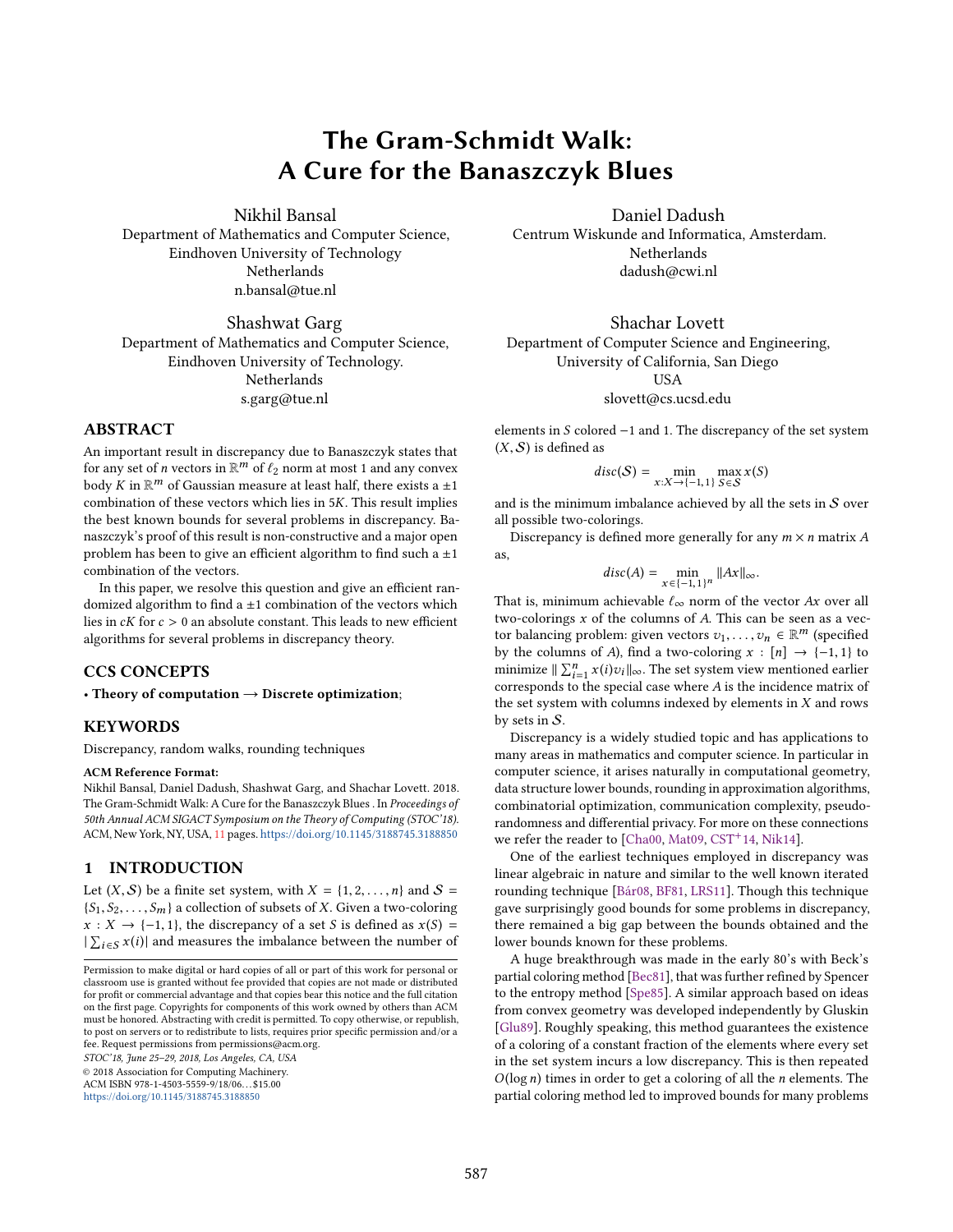While the original proofs of the partial coloring method were based on the pigeonhole principle and were non-algorithmic, over the past few years several new algorithmic versions of the partial coloring method have been developed [\[Ban10,](#page-10-11) [LM12,](#page-10-12) [Rot14a,](#page-10-13) [HSS14,](#page-10-14) [ES14\]](#page-10-15). In particular, all known applications of partial coloring [\[Spe85,](#page-10-9) [Mat09\]](#page-10-2) can now be made algorithmic. These ideas have also led to new results in approximation algorithms [\[Rot13,](#page-10-16) [BCKL14,](#page-10-17) [BN16,](#page-10-18) [NTZ13\]](#page-10-19).

Despite its huge success, the partial coloring method gives suboptimal bounds for many problems. The reason is that the partial coloring step only colors a constant fraction of the points and hence must be repeated  $O(\log n)$  times before all the *n* points are colored. The discrepancies incurred at each of these steps are independent of each other and in fact can add up adversarially. Consider for instance the long-standing Beck-Fiala problem [\[BF81\]](#page-10-6) about discrepancy of low-degree set systems, where every point lies in at most *t* sets. Here, one round of partial coloring ensures a discrep-<br>angy of  $O(\sqrt{t})$  to every set but over all the  $O(\log n)$  rounds the ancy of  $O(\sqrt{t})$  to every set, but over all the  $O(\log n)$  rounds the discrepancy ends up being  $O(\sqrt{t} \log n)$ . On the other hand, the discrepancy ends up being  $O(\sqrt{t} \log n)$ . On the other hand, the Beck-Field conjecture is that the discrepancy of such set systems Beck-Fiala conjecture is that the discrepancy of such set systems should be  $O(\sqrt{t})$ . Such logarithmic factor gaps also exist in several<br>other problems in discrepancy for similar reasons other problems in discrepancy for similar reasons.

Banaszczyk's Method. One of the key results in discrepancy is the following result by Banaszczyk.

<span id="page-1-0"></span>THEOREM 1.1 ([BAN98]). Given any convex body  $K \subseteq \mathbb{R}^m$  of<br>useign measure  $V_K(K) \ge 1/2$  and vectors  $v_k = v_k \in \mathbb{R}^m$  of Gaussian measure  $\gamma_m(K) \geq 1/2$ , and vectors  $v_1, \ldots, v_n \in \mathbb{R}^m$  of  $f_0$  norm at most 1, there exists a coloring  $x : [n] \rightarrow (-1, 1)$  such  $ℓ<sub>2</sub> norm at most 1, there exists a coloring x : [n] → {−1, 1} such$ that  $\sum_{i=1}^{n} x(i)v_i \in cK$ , where c is an absolute constant. In particular,  $c = 5$  suffices that  $\sum_{i=1}^{n} x(i)$ <br>c = 5 suffices.

Here the Gaussian measure  $\gamma_m(S)$  of any measurable set  $S \subseteq \mathbb{R}^m$ is defined as

$$
\gamma_m(S) = \Pr[g \in S] = \int_{y \in S} \frac{1}{(2\pi)^{m/2}} e^{-||y||^2/2} dy
$$

where g is a standard Gaussian random vector in  $\mathbb{R}^m$ .<br>In contrast to the partial coloring method. Theorem

In contrast to the partial coloring method, Theorem [1.1](#page-1-0) gives a full coloring directly, resulting in improved bounds for several problems in a direct black box way. For instance, Banaszczyk's result implies a discrepancy bound of  $O(\sqrt{t \log n})$  for the Beck-Fiala problem and more generally, a  $O(\sqrt{\log n})$  bound for the Komlós problem. This follows by noting that a  $O(\sqrt{\log m})$  scaling of the hypercube  $[-1, 1]^m$  has Gaussian volume at least half (using stangular) hypercube  $[-1, 1]^m$  has Gaussian volume at least half (using standard reductions, we can assume  $m \le n$ ). Similarly, [\[MNT14\]](#page-10-21) used it to find coloring with discrepancy at most  $O(\sqrt{\log n})$  times the meaning and  $\prod_{x=1}^{\infty}$  and  $\prod_{y=1}^{\infty}$  and  $\prod_{y=1}^{\infty}$  and  $\prod_{y=1}^{\infty}$  and  $\prod_{y=1}^{\infty}$  and  $\prod_{y=1}^{\infty}$  and  $\prod_{y=1}^{\infty}$  and  $\prod_{y=1}^{\in$ γ2-norm, and [\[Lar14\]](#page-10-22) used it to give update-query tradeoffs for dynamic data structures.

Theorem [1.1](#page-1-0) was also used in a very interesting non-black box way in a later work by Banaszczyk [\[Ban12\]](#page-10-23) to show improved bounds for several variants of the Steinitz problem. Recently, [\[Nik17\]](#page-10-24) used this to obtain improved bounds for the Tusnady's problem.

Banaszczyk's proof is highly elegant and based on deep ideas from convex geometry. However, his approach is non-algorithmic and finding an algorithmic version of Theorem [1.1](#page-1-0) has been a major challenge in discrepancy [\[Rot14b,](#page-10-25) [Nik14,](#page-10-4) [DGLN16\]](#page-10-26). Partial progress was made on this recently [\[BDG16,](#page-10-27) [BG17,](#page-10-28) [LRR17\]](#page-10-29) and algorithms achieving the same bounds as Banaszczyk for the Komlós problem and for the Steinitz problem in the  $\ell_{\infty}$  norm were obtained. Roughly, these results correspond to the case when the convex body  $K$  in Theorem [1.1](#page-1-0) is a scaling of the hypercube, and the question about general convex bodies remained open.

In a recent result, [\[DGLN16\]](#page-10-26) reformulated Banaszczyk's result in terms of certain subgaussian distributions and reduced the question of finding an algorithmic version of Banaszczyk's result to constructing such subgaussian distributions. To state this result, we first need some definitions. A random vector Y taking values in  $\mathbb{R}^m$ <br>is said to be subgaussian with parameter  $\tau > 0$  (or  $\sigma$ -subgaussian) is said to be subgaussian with parameter  $\sigma > 0$  (or  $\sigma$ -subgaussian) if for all  $\theta \in \mathbb{R}^m$ ,

$$
\mathbb{E}\left[e^{\langle \theta, Y \rangle}\right] \leq e^{(\sigma^2/2) \|\theta\|_2^2}
$$

Observe that a standard Gaussian random vector is 1-subgaussian. We can now state the result in [\[DGLN16\]](#page-10-26). Let  $v_1, \ldots, v_n \in \mathbb{R}^m$ <br>he vectors of  $f_0$  norm at most 1 and let  $x_0 \in [-1, 1]^n$ . Then a be vectors of  $\ell_2$  norm at most 1 and let  $x_0 \in [-1,1]^n$ . Then a distribution D on  $\ell = 1, 1]^n$  is said to satisfy property  $P(x_0)$  if for distribution D on  $\{-1, 1\}^n$  is said to satisfy property  $P(x_0)$  if for  $x$  sampled from D the random variable  $\sum_{i=1}^n (x(i) - x_0(i))x_i$  is  $\sigma$ . x sampled from D, the random variable  $\sum_{i=1}^{n} (x(i) - x_0(i))v_i$  is  $\sigma$ -<br>subgaussian, for some absolute constant  $\sigma > 0$ . Moreover, for every subgaussian, for some absolute constant  $\sigma > 0$ . Moreover, for every *i* for which  $x_0(i) \in \{-1, 1\}$  we have  $x(i) = x_0(i)$  with probability one."

In the statement below, if we care only about symmetric convex bodies then we can assume  $x_0 = 0$ .

<span id="page-1-1"></span>Theorem 1.2 ([\[DGLN16\]](#page-10-26)). Theorem [1.1](#page-1-0) (up to the exact value of c) is equivalent to the existence of a  $x_0 \in [-1,1]^n$  and a distribution D supported on  $\{-1, 1\}^n$  satisfying  $P(x_0)$ .<br>More precisely for  $y_1 \in \mathbb{R}^m$ .

More precisely, for  $v_1, \ldots, v_n \in \mathbb{R}^m$  of  $\ell_2$  norm at most 1 and a<br>nuck hody  $K \subset \mathbb{R}^m$  of Gaussian measure at least 1/2, there exists convex body  $K \subseteq \mathbb{R}^m$  of Gaussian measure at least 1/2, there exists  $x_0 \in [-1, 1]^n$  such that  $x_0 \in [-1, 1]^n$  such that

(i)  $\sum x_0(i)v_i \in K$ ,<br>ii) Pr<br> $E \cap \sum n$ , x

(ii) 
$$
\Pr_{x \sim D}[\sum_{i=1}^{n} x(i)v_i \in cK] \ge 1/2
$$
,

where D is a distribution satisfying  $P(x_0)$  and  $c := c(\sigma)$  is an absolute constant constant.

Furthermore, for a symmetric convex body (i.e.  $K = -K$ ), the choice  $x_0 = 0$  suffices, and for a general convex body given by a membership oracle,  $x_0$  can be computed in expected polynomial time.

The above theorem implies that to get a constructive version of Theorem [1.1](#page-1-0) for any convex body it suffices to give an algorithm that can efficiently sample from a  $\sigma$ -subgaussian distribution satisfying  $P(x_0)$ . Furthermore, restricting the sampler to the choice  $x_0 = 0$ , gives a universal algorithm for finding colorings landing inside any symmetric convex body of Gaussian measure at least <sup>1</sup>/2.

#### 1.1 Main Result

In this paper we give the first efficient algorithm for obtaining Banaszczyk's result (Theorem [1.1\)](#page-1-0), which also yields a new constructive proof, by providing a new random walk procedure to sample from the requisite subgaussian coloring distributions. We dub this procedure the Gram-Schmidt walk and state its guarantees below: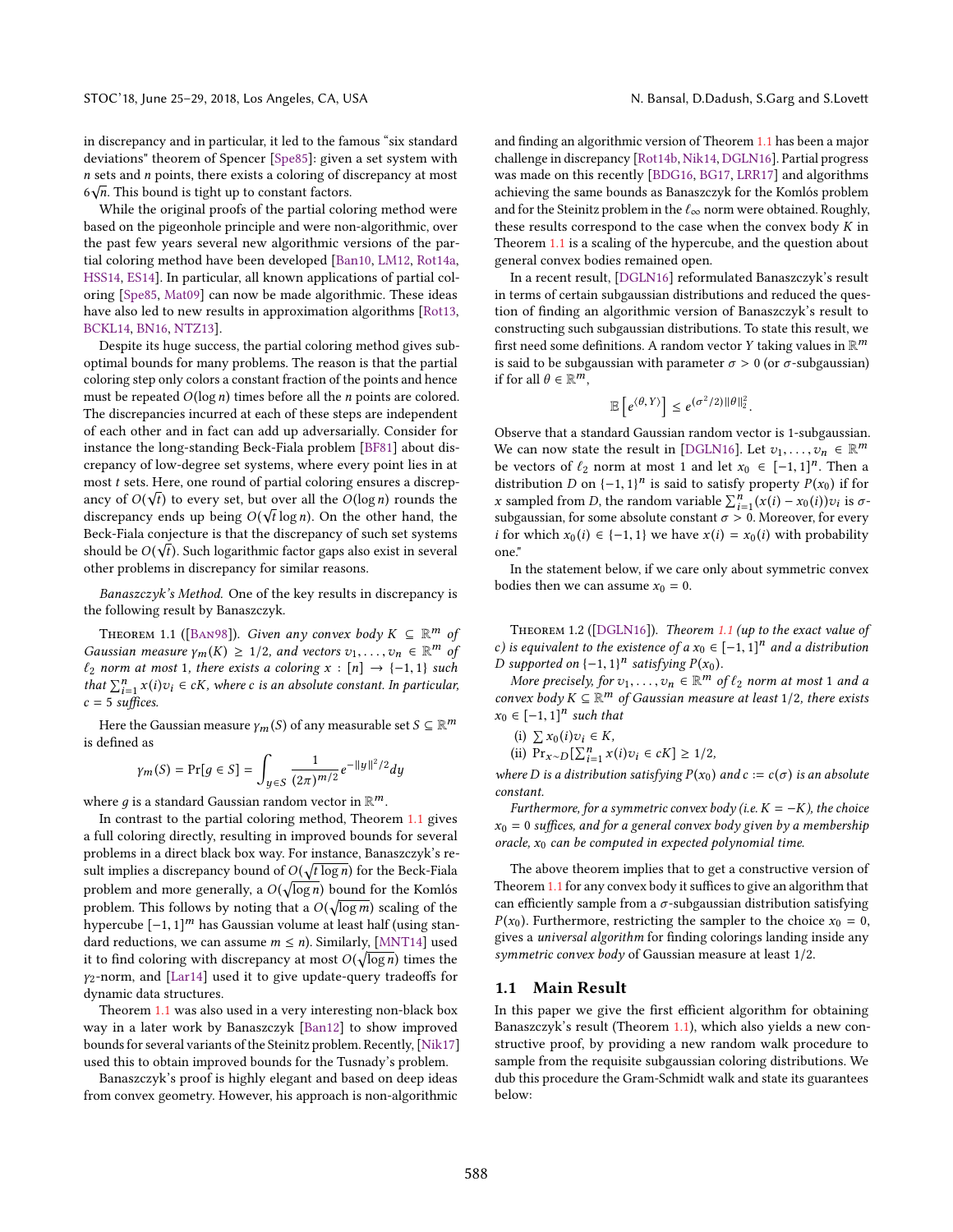<span id="page-2-0"></span>THEOREM 1.3 (GRAM-SCHMIDT WALK). There is a polynomial-time randomized algorithm that, given as input vectors  $v_1, \ldots, v_n \in \mathbb{R}^m$  of<br> $f_0$  norm at most 1 and  $x \in [-1, 1]^n$  outputs a coloring  $x \in [-1, 1]^n$  $\ell_2$  norm at most 1 and  $x_0 \in [-1, 1]^n$ , outputs a coloring  $x \in (-1, 1]^n$ <br>such that the random variable  $\nabla^n$ ,  $(x(i) - x_0(i))$ zu, is subgaussian such that the random variable  $\sum_{i=1}^{n} (x(i) - x_0(i))v_i$  is subgaussian<br>with parameter  $\sigma = \sqrt{40} \approx 6.32$ with parameter  $\sigma = \sqrt{40} \approx 6.32$ .

Our algorithm in fact runs in time of  $O(n \cdot (n + m)^{\omega})$ , where  $\omega$ is the exponent of matrix multiplication. In particular, it runs in  $n$ iterations (one variable gets colored at each iteration), and in each iteration the most expensive step is solving a linear system in  $n$ variables and m equations, which can be done in time  $O((n + m)^\omega)$ .<br>Comparing to the previous Banagzczyk inspired random walk

Comparing to the previous Banaszczyk inspired random walk samplers, [\[BDG16,](#page-10-27) [BG17\]](#page-10-28) guaranteed that for each  $i \in [m]$ ,  $\langle e_i, \sum_{i=1}^n (x(i) - x_0(i))v_i \rangle$  is  $O(1)$ -subgaussian, where  $e_1, \ldots, e_m$  $\langle e_i, \sum_{i=1}^n (x(i) - x_0(i))v_i \rangle$  is  $O(1)$ -subgaussian, where  $e_1, \dots, e_m$ <br>are the standard basis vectors in  $\mathbb{R}^m$ , and [\[DGLN16\]](#page-10-26) guaranteed full  $O(\sqrt{\log n})$ -subgaussianity (i.e. along all directions). That is, prior work either achieved  $O(1)$ -subgaussanity only for coordinate prior work either achieved  $O(1)$ -subgaussanity only for coordinate directions or full  $O(\sqrt{\log n})$ -subgaussianity, whereas Theorem [1.3](#page-2-0) gives the first full  $O(1)$ -subgaussianity guarantee.

Interestingly, for the previous samplers mentioned above, each walk step is indexed by the solution to a semidefinite program, whereas in contrast, the walk steps for the new sampler require only basic linear algebra, namely, the Gram-Schmidt orthogonalization. We note however that the idea for the walk was inspired by the constructive proof of [\[DGLN16\]](#page-10-26) for the existence of solutions to the Komlós vector coloring program of Nikolov [\[Nik13\]](#page-10-30), where the Gram-Schmidt orthogonalization plays a crucial role in the analysis.

### 1.2 Other Results

Theorem [1.3](#page-2-0) directly gives an algorithm for previous black box applications of Banaszczyk's result.

Komlós problem. This is a generalization of the Beck-Fiala problem and is defined as follows: given an  $m \times n$  matrix A with columns of  $\ell_2$  norm at most one, find a coloring  $x \in \{-1, 1\}^n$  to mini-<br>mize disc(4) –  $||4x||$  . The Komlés conjecture [Sne87] states that mize  $disc(A) = ||Ax||_{\infty}$ . The Komlós conjecture [\[Spe87\]](#page-10-31) states that  $disc(A) = O(1)$  and is a generalisation of the Beck-Fiala conjecture. Theorem [1.1](#page-1-0) directly gives  $O(\sqrt{\log n})$  bound for the Komlós prob-<br>lem [Ban98] While algorithms to find such a coloring were recently lem [\[Ban98\]](#page-10-20). While algorithms to find such a coloring were recently given in [\[BDG16,](#page-10-27) [BG17,](#page-10-28) [LRR17\]](#page-10-29), theorem [1.3](#page-2-0) gives another, more direct, algorithm to find such a coloring.

 $\ell_p$  Discrepancy. For  $p \in [1, \infty)$ , the  $\ell_p$  discrepancy of an  $m \times$ n matrix A under a coloring x is defined as  $\left(\frac{1}{m}||Ax||_p^p\right)^{1/p}$ . Matrice has to the discussion of  $O(x^{1/2})$  for tousek [Mat<sup>98</sup>] showed an  $\ell_p$  discrepancy bound of  $O(pt^{1/2})$  for<br>the Beck-Field problem, using partial coloring methods. An imthe Beck-Fiala problem, using partial coloring methods. An improved bound of  $O(p^{1/2})$  for the more general Komlós setting fol-<br>lows directly from Banaszczyk's result (and a standard estimate of lows directly from Banaszczyk's result (and a standard estimate of the Gaussian measure of  $\ell_p$ -ball). Our result gives an algorithmic version of this bound.

<span id="page-2-4"></span>COROLLARY 1.4. There is an efficient randomized algorithm which given a matrix A with n columns of  $\ell_2$  norm at most 1, and  $p \in [1, \infty)$ , finds a  $\{-1, 1\}^n$  coloring with expected  $\ell_p$  discrepancy  $O(\sqrt{p})$ .

Interestingly, a single algorithm given by Theorem [1.3](#page-2-0) produces a (random) coloring that simultaneously achieves this bound for every  $p \in [1, \infty)$ . In contrast, the coloring in Banaszczyk's approach depends on the body  $K$  which is different for different values of  $p$ .

Discrepancy relative to  $\gamma_2$ -norm. Given an  $m \times n$  matrix A and a set  $J \subseteq [n]$ , let  $A_{|I}$  denote the  $m \times |J|$  matrix restricted to columns of *A* in *J*. The *hereditary discrepancy of <i>A* is defined as<br>*herdisc*(*A*) = max *disc*(*A*<sub>1</sub>*t*).

$$
herdisc(A) = \max_{J \subseteq [n]} disc(A_{|J}).
$$

Hereditary discrepancy is often a better measure of the complexity of a set system than the discrepancy. It is also rather well behaved; while no polynomial time algorithm can distinguish between set systems with zero discrepancy and set systems with  $O(\sqrt{n})$  discrep-<br>ancy (assuming  $P \neq N P$ ) [CNN111] hareditary discrepancy can be ancy (assuming  $P \neq NP$ ) [\[CNN11\]](#page-10-33), hereditary discrepancy can be efficiently approximated. It was shown in [\[MNT14\]](#page-10-21) that for any matrix A, there exists an efficiently computable quantity  $\gamma_2(A)$  such that

<span id="page-2-1"></span>
$$
\Omega(\gamma_2(A)/\log m) \le \text{herdisc}(A) \le O(\gamma_2(A)\sqrt{\log m}).\tag{1}
$$

The proof for the upper bound above was non-constructive in the sense that, given any  $J \subseteq [n]$ , it was not known how to efficiently find a coloring  $x : J \to \{-1, 1\}$  with discrepancy of  $A_{|J}$  bounded by the right hand side of [\(1\)](#page-2-1). Using Theorem [1.3,](#page-2-0) we get an algorithm to find such a coloring.

<span id="page-2-5"></span>COROLLARY 1.5. There exists an efficient randomized algorithm that, given any  $m \times n$  matrix A and  $J \subseteq [n]$ , returns a coloring  $x : J \rightarrow \{-1, 1\}$  such that with constant probability,

$$
||A_{|J}x||_{\infty}=O(\gamma_2(A)\sqrt{\log m}).
$$

A Generalization of Banaszczyk's result. We also give a general-ization of Theorem [1.1.](#page-1-0) Let  $\mathbb{B}_{2}^{m}$  denote the Euclidean ball in  $\mathbb{R}^{m}$  of radius 1 and centred at the origin.

<span id="page-2-2"></span>THEOREM 1.6. Let  $S_1, S_2, \ldots, S_n$  be sets such that for each  $i \in [n]$ ,  $S_i \subseteq \mathbb{B}_n^m$  and 0 lies in the convex hull of  $S_i$ . Then for any convex<br>hody  $K$  with  $v \in K$   $\ge 1/2$ , there exist yesters  $v_i \in S$ , such that body K with  $\gamma_m(K) \geq 1/2$ , there exist vectors  $v_i \in S_i$  such that  $\sum_{i=1}^{n} v_i \in cK$ , where  $c > 0$  is an absolute constant. Moreover, there is an efficient algorithm to find these vectors  $\sum_{i=1}^{\infty} v_i \in \mathfrak{c}$ K, where  $\mathfrak{c} > 0$  is an absolute contained an efficient algorithm to find these vectors.

Theorem [1.1](#page-1-0) is the special case of the above theorem, obtained by taking  $S_i = \{-v_i, v_i\}$  for each  $i \in [n]$ . We will constructively reduce<br>Theorem 1.6 to Theorem 1.1 which implies that an algorithm for the Theorem [1.6](#page-2-2) to Theorem [1.1,](#page-1-0) which implies that an algorithm for the latter also gives an algorithm for the former. Similar generalizations for several other problems in discrepancy are mentioned in [\[Bár08\]](#page-10-5).

### 1.3 Organization of the Paper

We state the algorithm for Theorem [1.3](#page-2-0) in Section [2.](#page-2-3) The analysis is in Section [3;](#page-3-0) with a sketch of the main ideas in Section [3.3.](#page-4-0) The applications are discussed in Section [4.](#page-8-0)

# <span id="page-2-3"></span>2 ALGORITHM DESCRIPTION: THE GRAM-SCHMIDT WALK

The algorithm will proceed in time steps  $t = 1, 2, \ldots, n$ , and will maintain a fractional coloring  $x_t \in [-1, 1]^n$  at all time steps. Let  $x_0$  has an arbitrary initial fractional coloring. Let  $x_0$  denote the coloring be an arbitrary initial fractional coloring. Let  $x_t$  denote the coloring at the end of time step  $t$ . An element  $i$  is called *alive* at time  $t$  if  $|x_{t-1}(i)|$  < 1 and *frozen* (or fixed) otherwise. Let  $A_t$  ⊆ [n] denote the set of alive elements at time  $t$ .

We now give some notation to describe the update step at each time t. Let  $n(t) \in A_t$  denote largest indexed element that is alive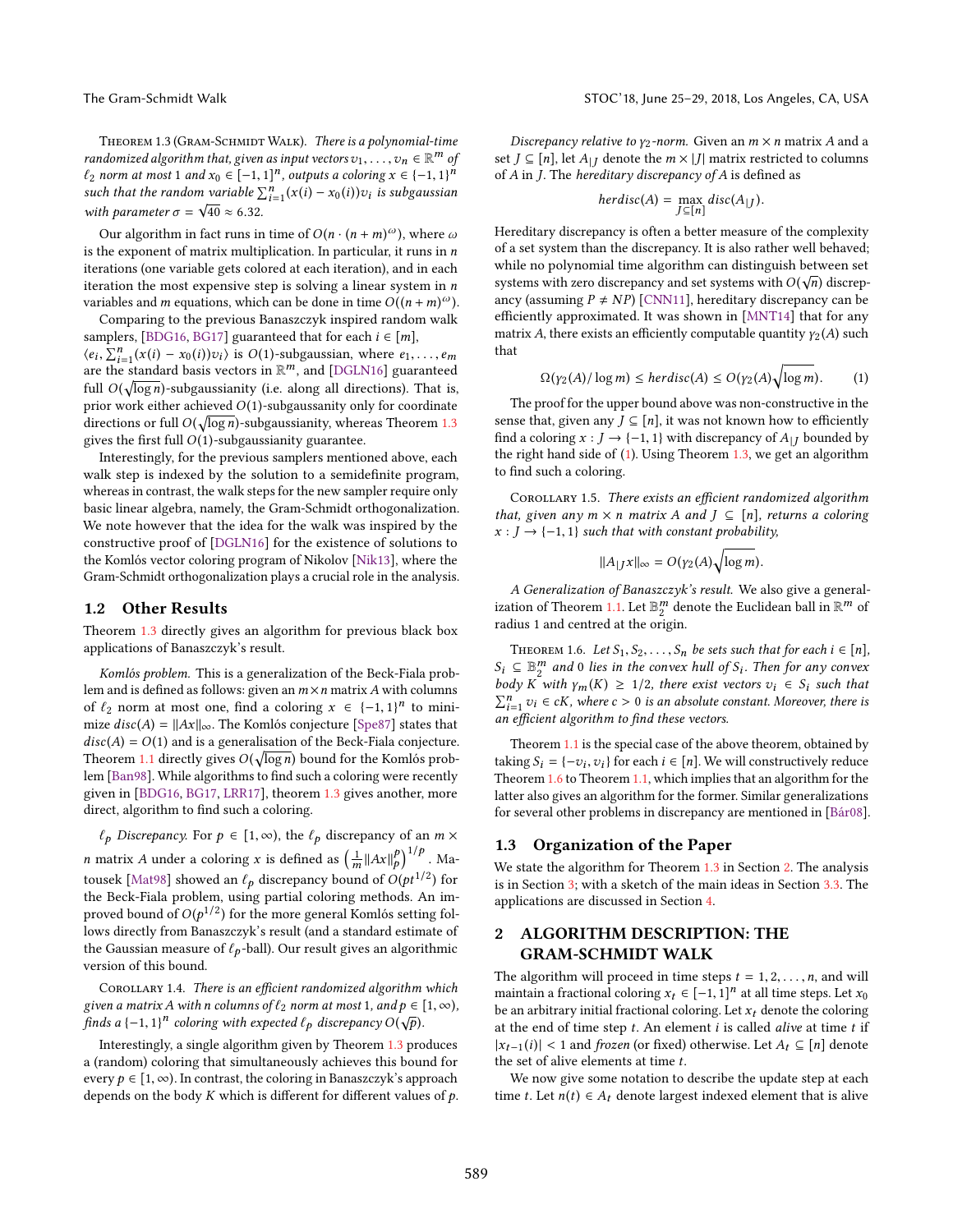at time t. We call  $n(t)$  the *pivot* element at time t. Let  $V_t$  denote the subspace spanned by the vectors  $\{v_i : i \in A_t, i \neq n(t)\}$  and let  $v^{\perp}(t) := \prod_{i \in \mathbb{N}} v_i$  and denote the projection of  $v_i$  are orthogonal to  $V_i$ . Note that  $v^{\perp}(t)$  depends on t and not just on  $v_{n}(t)$ ; this is because<br>in our algorithm  $A_{\perp}$  (and hence  $V_{\perp}$ ) may change between time steps  $\perp(t) := \Pi_{V_L^{\perp}} v_{n(t)}$  denote the projection of  $v_{n(t)}$  orthogonal to  $V_t$ . in our algorithm,  $A_t$  (and hence  $V_t$ ) may change between time steps<br>even if  $n(t)$  remains the same. From the perspective of the walk even if  $n(t)$  remains the same. From the perspective of the walk, walk will move in during timestep t. To justify the name of the walk note that  $v^{\perp}(t)$  is simply the last vector of the Gram-Schmidt  $\pm(t)$  will correspond to the direction that the output of the random<br>ralk will move in during timesten t. To justify the name of the walk, note that  $v^{\perp}(t)$  is simply the last vector of the Gram-Schmidt<br>orthogonalization of the ordered sequence of vectors  $(x_1)$ . orthogonalization of the ordered sequence of vectors  $(v_i)_{i \in A_t}$ .<br>We now describe the elgorithm formally

We now describe the algorithm formally.

Algorithm description: Input: vectors  $v_1, \ldots, v_n \in \mathbb{R}^m$  of  $\ell_2$  norm at most one; an initial coloring  $x_2 \in [-1, 1]^n$ initial coloring  $x_0 \in [-1, 1]^n$ .<br>Output: coloring  $x \in [-1, 1]^n$ .

Output: coloring  $x \in \{-1, 1\}^n$ .

- (1) Given the initial coloring  $x_0$ , initialize  $A_1$  =  ${i \in [n] : |x_0(i)| < 1}, n(1) = \max {i \in A_1}$  and  $t =$ 1.
- (2) While  $A_t \neq \emptyset$ , do the following:
	- (a) Compute an update direction  $u_t$  =  $(1), \ldots, u_t(n) \in \mathbb{R}^n$  as follows:<br>f i d A, set  $u_i(i) = 0$ 
		- if  $i \notin A_t$  set  $u_t(i) = 0$ .<br>• if  $i = n(t)$  set  $u_t(i) =$
		- if  $i = n(t)$  set  $u_t(i) = 1$ .<br>• for  $i \in A$ .  $\{n(t)\}$  set z
		- for  $i \in A_t \setminus \{n(t)\}\$  set  $u_t(i)$  to satisfy  $v^{\perp}(t) =$ <br> $u(t) + \sum_{i=1}^t u_i(t) \cdot u_i(t)$  $v_{n(t)} + \sum_{i \in A_t \setminus \{n(t)\}} u_t(i) v_i$ <br>  $v_t + \delta^- < 0 < \delta^+$  be the unit
- (b) Let  $\delta_t^+ < 0 < \delta_t^+$  be the unique negative and<br>nositive solutions for  $\delta$  respectively for the equapositive solutions for  $\delta$ , respectively, for the equa-<br>tion may  $\kappa_1(x) + \delta u_1(y) = 1$ . Undate the tion  $\max_{i \in A_t} |x_{t-1}(i) + \delta u_t(i)| = 1$ . Update the coloring  $x_{t-1}$  randomly as

 $x_t = x_{t-1} + \delta_t u_t$ 

where  $\delta_t \in \{\delta_t^-\}$  $\overline{\phantom{a}}$  $_{t}^{+}$ } is chosen randomly as

$$
\delta_t = \begin{cases}\n\delta_t^- & \text{with probability } \frac{\delta_t^+}{\delta_t^+ - \delta_t^-} \\
\delta_t^+ & \text{with probability } \frac{-\delta_t^-}{\delta_t^+ - \delta_t^-}\n\end{cases}
$$
\n(c) Update  $A_{t+1} = \{i \in [n] : |x_t(i)| < 1\}$ ,  $n(t+1) = \max\{i \in A_{t+1}\}$  and  $t \leftarrow t+1$ .

\n(3) Output  $x_t$ .

### <span id="page-3-0"></span>3 ALGORITHM ANALYSIS

We proceed now to the analysis of our algorithm. In the first subsection we develop some preliminaries which will be helpful later.

### 3.1 Preliminaries

To bound the discrepancy, we will use a concentration inequality which is a variant of Freedman's inequality for martingales [\[Fre75\]](#page-10-34). The following lemma will be useful.

<span id="page-3-1"></span>LEMMA 3.1. Let X be a random variable such that  $X \leq 1$ . Then for  $an\gamma\lambda > 0$ ,

$$
\mathbb{E}[e^{\lambda X}] \le \exp\left(\lambda \mathbb{E}[X] + (e^{\lambda} - \lambda - 1)\mathbb{E}[X^2]\right).
$$

 $\Box$ 

PROOF. Let  $f(x) = \frac{e^{\lambda x} - \lambda x - 1}{x^2}$  where we set  $f(0) = \lambda^2/2$ . It can be verified that  $f(x)$  is increasing for all x. This implies  $e^{\lambda x} \le$ <br> $f(1)x^2 + 1 + \lambda x$  for any  $x \le 1$ . Taking expectation, this becomes  $f(1)x^2 + 1 + \lambda x$  for any  $x \le 1$ . Taking expectation, this becomes

$$
\mathbb{E}[e^{\lambda X}] \leq 1 + \mathbb{E}[\lambda X] + f(1)\mathbb{E}[X^2]
$$
  
= 1 + \lambda \mathbb{E}[X] + (e^{\lambda} - \lambda - 1)\mathbb{E}[X^2]  

$$
\leq e^{\lambda \mathbb{E}[X] + (e^{\lambda} - \lambda - 1)\mathbb{E}[X^2]}
$$

where the last inequality uses the fact that  $1 + x \le e^x$ 

We will use the following concentration inequality to bound the discrepancy. This is a slight modification of Freedman's inequality given by Yin-Tat Lee and we show its proof below.

<span id="page-3-2"></span>LEMMA 3.2. Let  $X_1, \ldots, X_n$  and  $Z_0, Z_1, \ldots, Z_n$  be random variables that satisfy

- (1)  $Z_0$  is deterministic, (2)  $Z_t - Z_{t-1} \leq X_t$  for all  $t = 1, \ldots, n$  with probability one,
- (3)  $X_t \leq 1$  for all  $t = 1, \ldots, n$  with probability one, and
- (4)  $\mathbb{E}[X_t + X_t^2 | Z_1, \ldots, Z_{t-1}] \le 0$  for all  $t = 1, \ldots, n$  with proba-<br>bility one bility one.

Then

$$
\mathbb{E}[e^{Z_n}] \leq e^{Z_0}
$$

PROOF. Let  $\lambda > 0$  be a real number to be determined later. We shorthand as  $\mathbb{E}_{t-1}[\cdot]$  the conditional expectation  $\mathbb{E}[\cdot|Z_1,\ldots,Z_{t-1}].$ <br>We first bound  $\mathbb{E}_{t-1}[e^{\lambda Z_t}]$  for which we observe the following: We first bound  $\mathbb{E}_{t-1}[e^{\lambda Z_t}]$  for which we observe the following:

$$
\mathbb{E}_{t-1} \left[ e^{\lambda Z_t} \right] = e^{\lambda Z_{t-1}} \mathbb{E}_{t-1} \left[ e^{\lambda (Z_t - Z_{t-1})} \right]
$$
\n
$$
\leq e^{\lambda Z_{t-1}} \mathbb{E}_{t-1} \left[ e^{\lambda X_t} \right]
$$
\n
$$
\leq e^{\lambda Z_{t-1}} \exp \left( \lambda \mathbb{E}_{t-1} [X_t] + (e^{\lambda} - \lambda - 1) \mathbb{E}_{t-1} \left[ X_t^2 \right] \right)
$$
\n
$$
\leq e^{\lambda Z_{t-1}} \exp \left( (e^{\lambda} - 2\lambda - 1) \mathbb{E}_{t-1} \left[ X_t^2 \right] \right)
$$

where we used Lemma [3.1](#page-3-1) in the second last inequality. The last inequality uses  $\mathbb{E}_{t-1}[X_t] \leq -\mathbb{E}_{t-1}[X_t^2]$ . Set  $\lambda > 0$  to be the (unique) solution of  $e^{\lambda} - 2\lambda - 1 = 0$ . As  $e^x \le 1 + x + x^2$  for  $x \le 1$ , for  $0 < \lambda < 1$ we have

$$
e^{\lambda}-2\lambda-1\leq \lambda^2-\lambda<0.
$$

Thus, it must hold that  $\lambda \geq 1$ . Then we get  $\mathbb{E}_{t-1}[e^{\lambda Z_t}] \leq e^{\lambda Z_{t-1}}$ . And thus by induction,  $\mathbb{E}[e^{\lambda Z_n}] \leq \mathbb{E}[e^{\lambda Z_0}] = e^{\lambda Z_0}$ , since  $Z_0$ <br>is deterministic. Since  $\lambda > 1$  by Jansan's inequality  $\mathbb{E}[e^{Z_n}] <$ is deteministic. Since  $\lambda \geq 1$ , by Jensen's inequality  $\mathbb{E}[e^{Z_n}] \leq \mathbb{E}[\alpha \lambda Z_n] \frac{1}{\lambda} \leq \alpha Z_0$  as needed  $\mathbb{E}[e^{\lambda Z_n}]^{1/\lambda} \leq e^{Z_0}$ , as needed. □

### 3.2 Notations and Preliminary Observations

We can now start with the analysis of the algorithm. Since at the end of each time step t, at least one more element gets colored <sup>−</sup><sup>1</sup> or 1, the algorithm clearly terminates in at most  $n$  steps. To simplify notations, if the algorithm terminates after  $t < n$  steps and outputs time steps t, we see that  $x_n \in \{-1, 1\}^n$ .<br>It should also be noted in step (2, a) , we set  $x_{t+1} = \ldots = x_n := x_t$ . As we maintain  $||x_t||_{\infty} \le 1$  for all not the set bet  $x \in \{-1, 1\}$ 

It should also be noted in step  $(2.a)$  of the algorithm that such a direction  $u_t$  always exists. This is because  $v_{n(t)} - v^{\perp}(t)$  lies in the subspace  $V_t$  and hence there always exist  $u_t(i)$ 's such that subspace  $V_t$  and hence there always exist  $u_t(i)$ 's such that

$$
v_{n(t)} - v^{\perp}(t) = - \sum_{i \in A_t \setminus \{n(t)\}} u_t(i) v_i.
$$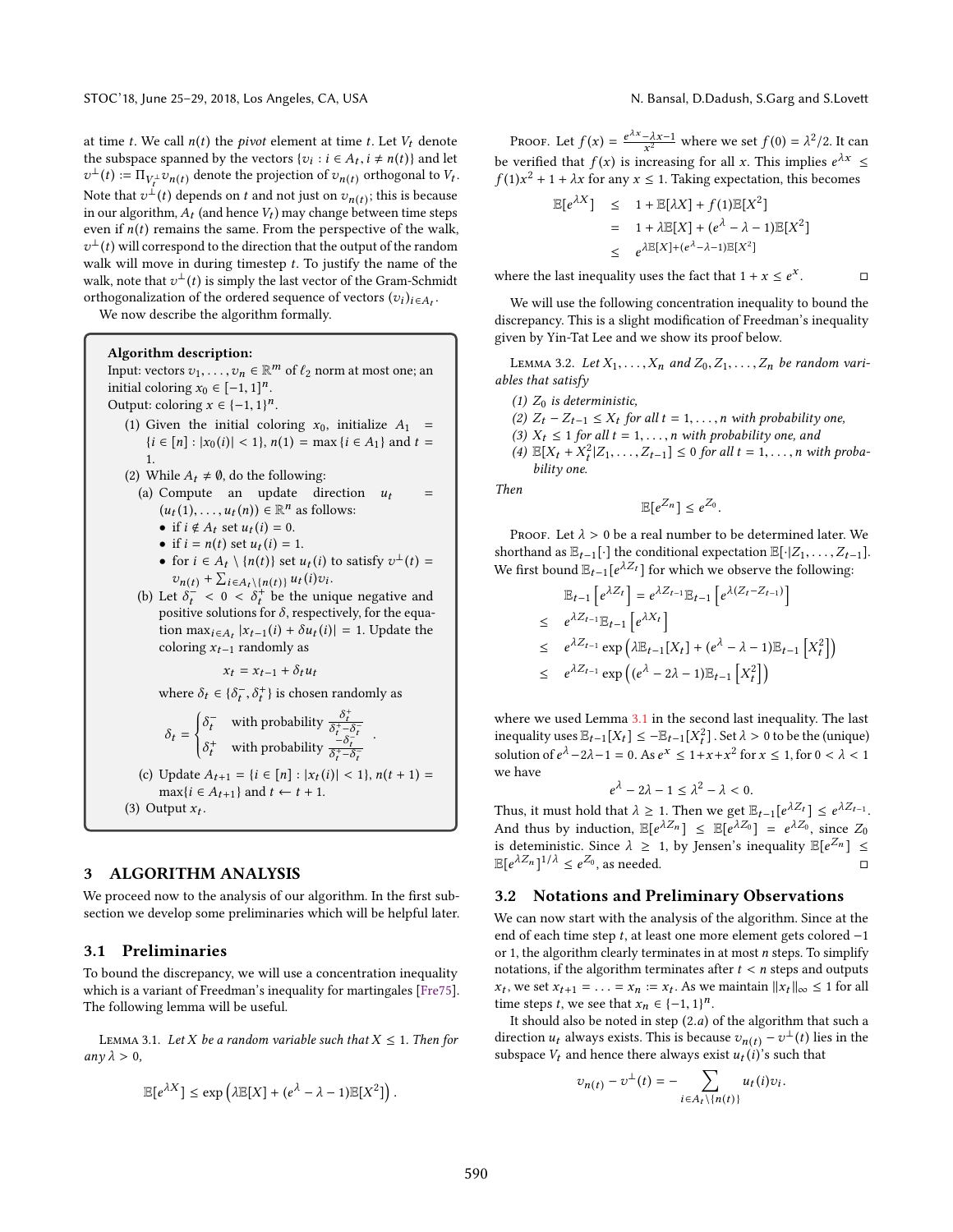This then gives

$$
v^{\perp}(t) = v_{n(t)} + \sum_{i \in A_t \setminus \{n(t)\}} u_t(i)v_i = \sum_{i \in A_t} u_t(i)v_i
$$

As  $u_t(i) = 0$  if  $i \notin A_t$ , we obtain that

<span id="page-4-1"></span>
$$
v^{\perp}(t) = \sum_{i=1}^{n} u_t(i)v_i.
$$
 (2)

We now focus on showing the subgaussianity bound in Theo-rem [1.3.](#page-2-0) Henceforth, we fix a vector  $\theta \in \mathbb{R}^m$  with respect to which we want to show subgaussianity. Let A be the  $m \times n$  matrix whose we want to show subgaussianity. Let A be the  $m \times n$  matrix whose columns are given by  $v_1, \ldots, v_n$ . Define  $Y := \sum_{i=1}^n (x(i) - x_0(i))v_i$ <br>and let and let

$$
disc(\theta) = \langle \theta, Y \rangle
$$
  
=  $\langle \theta, \sum_{i=1}^{n} (x(i) - x_0(i))v_i \rangle$   
=  $\sum_{i=1}^{n} (x(i) - x_0(i)) \langle \theta, v_i \rangle$ 

and hence  $(\theta, Y)$  can be seen as the discrepancy of the "row"  $\theta^T A$ , which has  $\langle \theta, v_i \rangle$  as its *i*<sup>th</sup> entry.<br>Let us denote the respective

Let us denote the respective signed discrepancy at the end of time step *t* by

$$
disc_t := \langle \theta, \sum_{i=1}^n (x_t(i) - x_0(i))v_i \rangle = \sum_{i=1}^n (x_t(i) - x_0(i)) \langle \theta, v_i \rangle,
$$

let

$$
\Delta_t x := x_t - x_{t-1} = \delta_t u_t
$$

denote the coloring update at time  $t$ , and let

$$
\Delta_t \text{disc} := \text{disc}_t - \text{disc}_{t-1} = \sum_{i=1}^n \langle \theta, v_i \rangle \Delta_t x(i)
$$

$$
= \delta_t \sum_{i=1}^n \langle \theta, v_i \rangle u_t(i)
$$

be the change in discrepancy at time  $t$ . Our end goal is to show that  $\mathbb{E}[e^{disc_n}] \leq e^{(\sigma)}$ <br>A key observed <sup>2</sup>/2)  $\|\theta\|_{2}^{2}$ , for  $\sigma = O(1)$  to be computed later.

A key observation is that the change in discrepancy at time  $t$ depends only on the vector  $v^{\perp}(t)$ .

# LEMMA 3.3. At each time step t,  $\Delta_t$  disc =  $\delta_t \langle \theta, v^{\perp}(t) \rangle$ .

PROOF. The change in discrepancy at time  $t$  is

$$
\Delta_t \text{disc} = \delta_t \sum_{i=1}^n \langle \theta, v_i \rangle u_t(i)
$$

$$
= \delta_t \langle \theta, \sum_{i=1}^n u_t(i) v_i \rangle
$$

$$
= \delta_t \langle \theta, v^{\perp}(t) \rangle,
$$

where the last equality follows by  $(2)$ .  $\Box$ 

### <span id="page-4-0"></span>3.3 Main Ideas

Before we give the technical details, we describe the main ideas of the analysis, which are simple, and then give a roadmap of the analysis.

First, as our algorithm can start with any initial coloring  $x_0$ , we may assume without loss of generality that the vectors  $v_1, \ldots, v_n$ are linearly independent. Otherwise, we can apply a standard preprocessing step that removes linear dependencies, by finding some linear dependency among the vectors and making an update step which incurs zero discrepancy. Our algorithm can be viewed as a randomized extension of the above dependent rounding approach.

Suppose for a moment that the element that got colored at each time step was the pivot. That is, the elements got colored in the order  $n, n-1, \ldots, 1$ . Then, at time  $t$ , the pivot is  $n(t) = n-t+1$  and the vectors  $v^{\perp}(t)$  can be described as follows. Let  $w_1, \ldots, w_n$  be the orthonormal vectors obtained by applying the Gram-Schmidt the orthonormal vectors obtained by applying the Gram-Schmidt orthonormalization procedure (GS) on the vectors  $v_1, \ldots, v_n$  in that order. That is,  $w_1 = v_1/||v_1||$  and for  $i > 1$ ,  $w_i$  is the projection<br>of  $v_i$  orthogonal to  $v_i$  and a property of the baye unit norm By of  $v_i$  orthogonal to  $v_1, \ldots, v_{i-1}$ , normalized to have unit norm. By our assumption that  $v_i$  are linearly independent, each  $w_i$  is non-<br>zero. It is easily checked that  $v^{\perp}(t) = \langle v, w, w \rangle$  with  $\wedge$  another zero. It is easily checked that  $v^{\perp}(t) = \langle v_{n(t)}, w_{n(t)} \rangle w_{n(t)}$ . Another  $\frac{\partial u}{\partial t}$  (b)  $\frac{\partial u}{\partial t}$  (c)  $\frac{\partial u}{\partial t}$  (e)  $\frac{\partial u}{\partial t}$  (e)  $\frac{\partial u}{\partial t}$  (e)  $\frac{\partial v}{\partial t}$  (and hence  $v^{\perp}(t)$ ) depends only on the set  $\{v_1, \ldots, v_{n(t)-1}\}$  and not the particular order in which CS is applied to this set order in which GS is applied to this set.

Now  $\delta_t$  is a mean-zero random variable which is independently<br>osen at each time  $t$ , Also  $|\delta_t| < 2$  for all  $t$  (see Lamma 3.6). This chosen at each time t. Also  $|\delta_t| \leq 2$  for all t (see Lemma [3.6\)](#page-5-0). This suggests that the moment generating function of the discrepancy is

$$
\mathbb{E}\left[e^{disc(\theta)}\right] = \mathbb{E}\left[e^{\sum_{t=1}^{n} \delta_t \langle \theta, v^{\perp}(t) \rangle}\right] \leq e^{O(1)\cdot \sum_{t=1}^{n} \langle \theta, v^{\perp}(t) \rangle^2}.
$$

But this is at most  $e^{O(1) \cdot ||\theta||_2^2}$  as

$$
\sum_{t} \langle \theta, v^{\perp}(t) \rangle^{2} = \sum_{t} \langle \theta, \langle v_{n(t)}, w_{n(t)} \rangle w_{n(t)} \rangle^{2}
$$
  

$$
\leq \sum_{t} \langle \theta, w_{n(t)} \rangle^{2}
$$
  

$$
\leq ||\theta||_{2}^{2}.
$$

Here the first inequality follows as  $|\langle v_{n(t)}, w_{n(t)} \rangle| \le 1$  as the  $w_i$ 's<br>are orthonormal unit vectors and  $||v_i||_0 < 1$  for each *i*. The secare orthonormal unit vectors and  $||v_i||_2 \le 1$  for each i. The sec-<br>and inequality follows as  $\sum (A_{i1}, 2 \le 1/2)$  for any orthonormal ond inequality follows as  $\sum_i (\theta, w_i)^2 \le ||\theta||_2^2$  for any orthonormal<br>collection of vectors w. collection of vectors  $w_i$ .<br>There are two issues

There are two issues that need to be addressed in the simplified description above. First, non-pivot elements may get colored sometimes. That is, the variables may not get colored in the order  $n, n-1, \ldots, 1$ . The key point of the analysis is to show that this only makes the problem easier. To make this a bit more precise, let us view  $\sum_i \langle \theta, w_i \rangle^2 \le ||\theta||_2^2$  as the energy budget initially available to us If some pop pivot element x, is colored at some time t able to us. If some non-pivot element  $x_k$  is colored at some time  $t$ , then the CS procedure (without  $y_k$ ) will produce a different set of then the GS procedure (without  $v_k$ ) will produce a different set of orthonormal vectors  $\{w'\}$ . However we can bound the increase orthonormal vectors  $\{w'_i\}$ . However we can bound the increase

$$
\langle \theta, w'_{n(t)} \rangle^2 - \langle \theta, w_{n(t)} \rangle^2
$$

in the pivot's energy by the amount  $(\theta, w_k)^2$  which was available<br>to us but we will never use it anymore as k will never be a nivot to us, but we will never use it anymore as  $k$  will never be a pivot once it is colored. The formal analysis later on will divide the time steps into *phases* where the pivot element remains the same during a phase and consider the evolution of  $v^{\perp}(t)$  in each phase.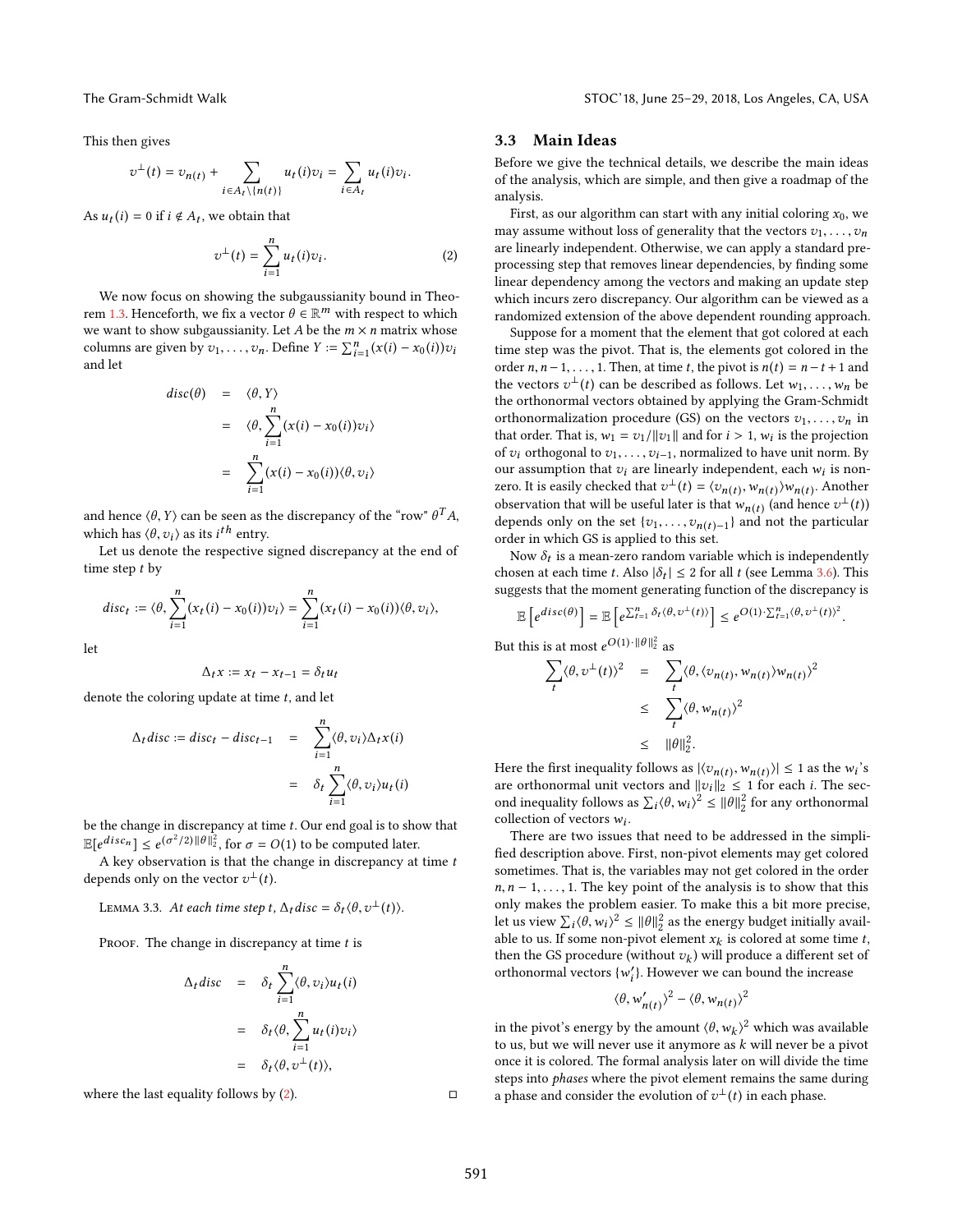A second technical issue is that to obtain a subgaussian distribution for all  $\theta \in \mathbb{R}^m$ , we need to control the variance of the energy<br>which requires that  $|A_{\alpha_1+}(t)| = O(1)$ . Let us refer to the times which requires that  $|\langle \theta, v^{\perp}(t) \rangle| = O(1)$ . Let us refer to the times when this does not happen as bad times To get around this issue when this does not happen as bad times. To get around this issue we break the discrepancy contribution into two parts: a deterministic part due to the bad times, and a random contribution due to the other time steps. Again by considering the dynamics of how discrepancy due to all the bad times can be at most  $O(||\theta||_2^2)$ .  $\perp$ (t) evolves during a phase, one can show that the cumulative<br>iscrepancy due to all the bad times can be at most  $O(||\theta||^2)$ 

### 3.4 Phases and Dynamics of Pivots

To analyze the process, we need to set up some more notation. Let T be the first time at the end of which all the elements are colored. Recall that at the beginning of each time step  $t \in [T]$ , there is some pivot element  $n(t)$  and some set of alive elements  $A_t$ . Recall that  $V_t = \text{span} \{z_1 : j \in A_t, i + n(t)\}$  After the undate at time t some  $V_t$  = span { $v_i : i \in A_t$ ,  $i \neq n(t)$ }. After the update at time t, some element is frozen. By convention, we define  $V_t$  : = span  $\{z_1, \ldots, z_n\}$ element is frozen. By convention, we define  $V_0 := \text{span}\{v_1, \ldots, v_n\}.$ Note that for any time  $t \in [T]$ , we have  $V_t \subseteq V_{t-1}$ .

We divide the time steps  $t \in [T]$  into  $\kappa \in [T]$  disjoint phases, where a phase is a maximal sequence of time steps with the same pivot element (note that  $\kappa$  is a random variable). Let  $t_k^b$  be the time<br>when phase  $k \in [k]$  begins and  $t_k^e$  be the time when this phase ands when phase  $k \in [\kappa]$  begins and  $t_k^e$  be the time when this phase ends. Note that  $n(t) = n(t_k^b)$  for all  $t \in [t_k^b, t_k^e]$  and the pivot element  $\frac{b}{k}$ ) gets frozen after the update at time step  $t_k^e$ . Thus, the first phase, with  $n(1)$  as pivot, begins at the beginning of time step  $t_1^b = 1$ and ends at the end of time step  $t_1^e = t_2^b - 1$ . Given a time  $t \in [T]$ , we define  $f_1 = \min_i \{ t' \in [t] : n(t') = n(t) \}$  to be the beginning time of define  $f_t = \min \{t' \in [t] : n(t') = n(t)\}$  to be the beginning time of<br>the phase that t belongs to Note that if  $t \in [t^b, t^e]$  then  $f = t^b$ the phase that t belongs to. Note that if  $t \in [t_{k}^{b}, t_{k}^{e}]$  then  $f_{t} = t_{k}^{b}$ .<br>We will now give a useful characterization of the discrepance

We will now give a useful characterization of the discrepancy vector  $v^{\perp}(t)$  at any time step  $t \in [T]$ . For any subspace  $W \subseteq \mathbb{R}^m$ ,<br>let  $W^{\perp}$  denote the subspace orthogonal to  $W$  and let  $\Pi_{\mathcal{U}}(\cdot)$  denote let  $W^{\perp}$  denote the subspace orthogonal to W and let  $\Pi_W(\cdot)$  denote the projection operator on W. For two linear subspaces  $W_1 \supseteq W_2$ , we use the notation  $W_1/W_2 := W_1 \cap W_2^{\perp}$ .

<span id="page-5-1"></span>LEMMA 3.4. At each time step  $t \in [T]$  of the algorithm the following holds:

$$
v^{\perp}(t) = \sum_{i=f_t}^{t} \Pi_{V_{i-1}/V_i}(v_{n(f_t)}),
$$
\n(3)

where the subspaces  $V_{i-1}/V_i$  are mutually orthogonal.

Lemma [3.4](#page-5-1) follows directly from the following useful fact.

<span id="page-5-3"></span>LEMMA 3.5. Let  $\mathbb{R}^m \supseteq W_0 \supseteq W_1 \supseteq \cdots \supseteq W_t$ ,  $t \geq 1$ , denote a n-increasing sequence of linear subspaces and let  $u \in W_1$ . Then non-increasing sequence of linear subspaces and let  $y \in W_0$ . Then

<span id="page-5-2"></span>
$$
\Pi_{W_t^{\perp}}(y) = \sum_{i=1}^t \Pi_{W_{i-1}/W_i}(y),
$$
 (4)

where the subspaces  $W_{i-1}/W_i$  for  $i \in [t]$  are mutually orthogonal and are also orthogonal to  $W_t$ .

PROOF. We first prove orthogonality. Let  $W_{t+1} = \emptyset$  denote the empty subspace. Then  $W_t = W_t / W_{t+1}$ . Now for  $1 \le i < j \le t+1$ , we need to show that  $W_{i-1}/W_i$  and  $W_{j-1}/W_j$  are orthogonal. This follows directly since  $W_{i-1}/W_i$  is orthogonal to the subspace  $W_i$ <br>and  $W_{i-1}/W_i \subseteq W_{i-1} \subseteq W_i$  since  $i-1 \ge i$ and  $W_{j-1}/W_j$  ⊆  $W_{j-1}$  ⊆  $W_i$  since  $j - 1 \ge i$ .

To prove [\(4\)](#page-5-2), notice that span $\{W_i \cup (W_{i-1}/W_i)\} = W_{i-1}$  and thus induction by induction,

$$
W_0 = \text{span}\{ \cup_{i=1}^{t+1} (W_{i-1}/W_i) \}
$$

where each of the subspaces  $W_{i-1}/W_i$  are mutually orthogonal.<br>This implies that for  $u \in W_0$ This implies that for  $y \in W_0$ ,

$$
y = \Pi_{W_0}(y) = \sum_{i=1}^{t+1} \Pi_{W_{i-1}/W_i}(y)
$$
  
= 
$$
\sum_{i=1}^t \Pi_{W_{i-1}/W_i}(y) + \Pi_{W_t}(y).
$$

The lemma follows now by observing that  $\Pi_{W_t^{\perp}}(\Pi_{W_t}) = 0$  and  $\Pi_{W_t}(\Pi_{W_t}) = \Pi_{W_t}(\Pi_{W_t})$  $\Pi_{W_t^{\perp}}(\Pi_{W_{i-1}/W_i}) = \Pi_{W_{i-1}/W_i}$  as  $W_{i-1}/W_i \subseteq W_t^{\perp}$ . . □

PROOF OF LEMMA [3.4.](#page-5-1) First, by definition of  $f_t$ , note that  $n(t) = f_t$  and hence  $\ddot{\phantom{a}}$  $n(f_t)$  and hence

$$
v^\perp(t) = \Pi_{V_t^\perp}(v_{n(t)}) = \Pi_{V_t^\perp}(v_{n(f_t)}).
$$

We now check that  $v_{n(f_t)} \in V_{f_t-1}$ . If  $f_t = 1$ , this is immediate<br>ce  $V_0 = \text{span}\{v_t, v_t\}$  by convention Otherwise since  $p(f_t)$ since  $V_0$  = span { $v_1, \ldots, v_n$ } by convention. Otherwise, since  $n(f_t)$ is both alive and not the pivot at time  $f_t - 1 \ge 1$ , we have that  $f(t) \in A_{\epsilon_0} \to \infty$ . The main statement now follows  $\frac{d}{dt}$  directly by applying Lemma [3.5](#page-5-3) on the subspaces  $V_{f_t-1} \supseteq V_{f_t} \supseteq$ <br> $\cdots \supseteq V_t$  and the vector  $\zeta$  (c)  $\phi \in A_{f_t-1} \Rightarrow v_{n}(f_t) \in V_{f_t-1}$ . The main statement now follows  $\cdots \supseteq V_t$  and the vector  $v_{n(f_t)}$ . . □

# 3.5 Discrepancy in a Phase

We now bound the discrepancy incurred during any subinterval of a phase. We first need the following simple but very useful fact.

<span id="page-5-0"></span>LEMMA 3.6. Let  $p \le q$  be any two time steps in  $[t_k^b, t_k^e]$  during a phase  $k \in [\kappa]$ . Then  $\left| \sum_{t=p}^{q} \delta_t \right|$  $\vert \leq 2.$ 

PROOF. At any time  $t \in [p,q]$ , note that  $n(t) = n(p)$ , i.e. the pivot remains unchanged. The color of the pivot element  $n(p)$  at time  $t \in [p, q]$  is updated by  $\delta_t u_t(n(p)) = \delta_t$  and hence

$$
x_q(n(p)) - x_{p-1}(n(p)) = \sum_{t=p}^{q} \delta_t.
$$

As  $|x_t(n(p))| \le 1$  for all  $t \in [T]$ , we have that  $|x_q(n(p)) - x_{p-1}(n(p))| \le$  2 as needed 2 as needed.

<span id="page-5-5"></span>LEMMA 3.7. Let  $p \le q$  be any two time steps in  $[t^b_k, t^e_k]$  during a<br>greate  $\subseteq$  [x]. The discrepancy disc disc and incurred during the phase  $k \in [k]$ . The discrepancy  $|disc_q - disc_{p-1}|$  incurred during the time is temple of the discrepancy  $|dis_q - disc_{p-1}|$  incurred during the time interval  $[p, q]$  is at most  $2\|\theta^{(k)}\|_2$ , where  $\theta^{(k)} := \Pi_{V_t b_{k-1}/V_t c_k}(\theta)$ . Furthermore, the subspaces  $V_{t_k^b-1}/V_{t_k^e}$  for  $k \in [\kappa]$  are mutually or-<br>thesenal thogonal.

PROOF. We first prove orthogonality. Take  $k_1, k_2 \in [\kappa]$ , where  $k_1 < k_2$ . We must show that the subspaces  $V_{t_{k_1}^b - 1}/V_{t_{k_1}^e}$  and  $V_{t_{k_2}^b - 1}/V_{t_{k_2}^e}$ are orthogonal. This follows since the first subspace is orthogonal to  $V_{t_{k_1}^e}$  and the second subspace is contained in  $V_{t_{k_2}^b-1} \subseteq V_{t_{k_1}^e}$ since  $t_{k_2}^b - 1 \geq t_{k_1}^e$ . We now prove the main statement. First, note that

<span id="page-5-4"></span>
$$
disc_q - disc_{p-1} = \sum_{t=p}^{q} \delta_t \langle \theta, v^{\perp}(t) \rangle.
$$
 (5)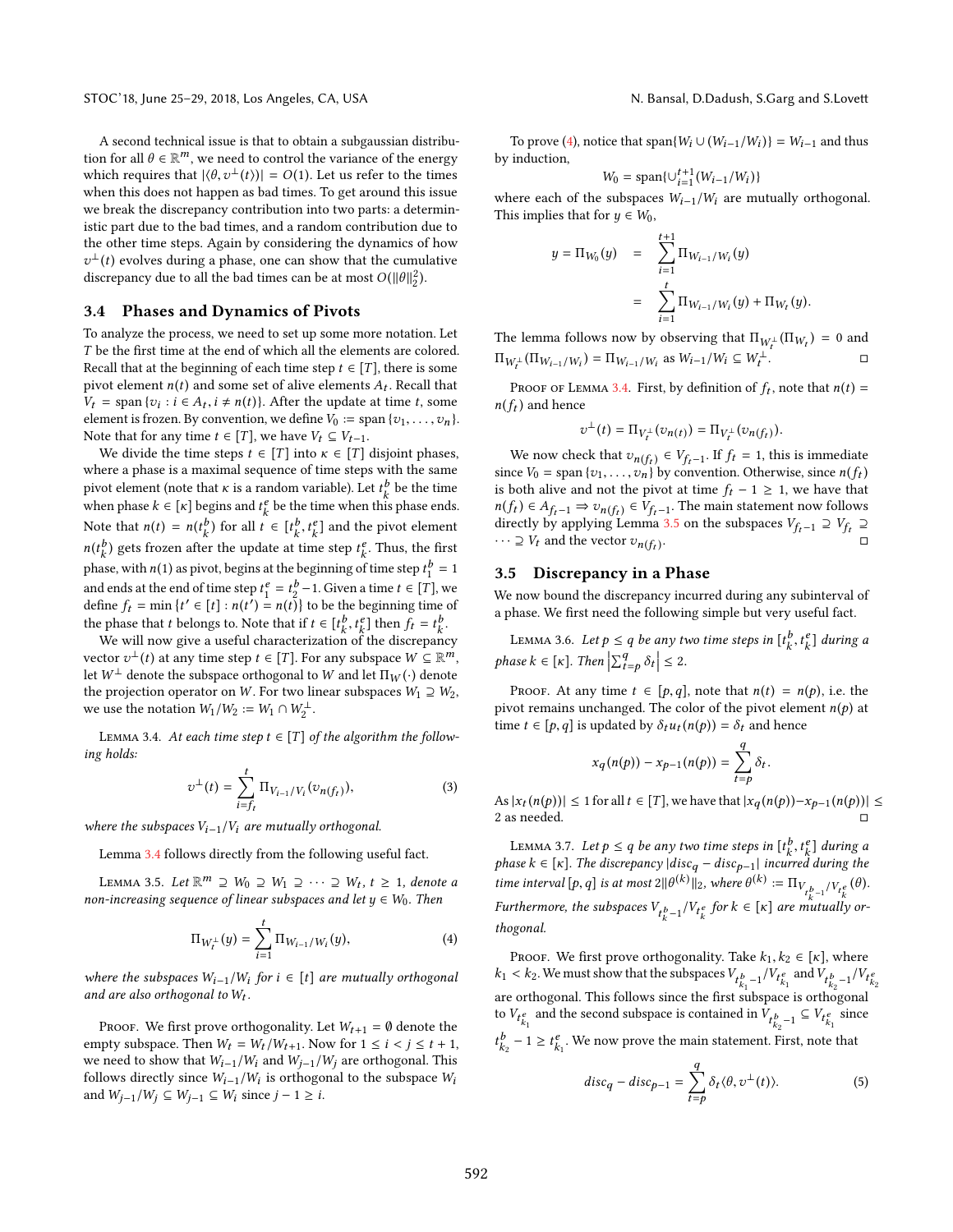By Lemma [3.4,](#page-5-1) for  $t \in [p, q] \subseteq [t_k^b, t_k^e]$ , letting  $h := n(t_k^b) = n(t)$  $\sum_{k=1}^{\infty}$  denote the pivot index, we have that

<span id="page-6-0"></span>
$$
\upsilon^{\perp}(t) := \Pi_{V_t^{\perp}}(\upsilon_h) = \sum_{i=t_k^b}^t \Pi_{V_{i-1}/V_i}(\upsilon_h). \tag{6}
$$

Combining [\(5\)](#page-5-4), [\(6\)](#page-6-0) we get that

<span id="page-6-1"></span>
$$
\begin{aligned}\n\left| \operatorname{disc}_{q} - \operatorname{disc}_{p-1} \right| &= \left| \sum_{i=p}^{q} \delta_{t} \cdot \sum_{i=t_{k}^{b}}^{t} \langle \Pi_{V_{i-1}/V_{i}}(v_{h}), \theta \rangle \right| \\
&= \left| \sum_{i=t_{k}^{b}}^{q} \langle \Pi_{V_{i-1}/V_{i}}(v_{h}), \theta \rangle \cdot \sum_{t=\max\{i,p\}}^{q} \delta_{t} \right| \\
&\leq \sum_{i=t_{k}^{b}}^{q} \left| \langle \Pi_{V_{i-1}/V_{i}}(v_{h}), \theta \rangle \right| \cdot \left| \sum_{t=\max\{i,p\}}^{q} \delta_{t} \right| \\
&\leq 2 \sum_{i=t_{k}^{b}}^{q} \left| \langle \Pi_{V_{i-1}/V_{i}}(v_{h}), \theta \rangle \right| \quad \text{(by Lemma 3.6)} \\
&= 2 \sum_{i=t_{k}^{b}}^{q} \left| \langle \Pi_{V_{i-1}/V_{i}}(v_{h}), \Pi_{V_{i-1}/V_{i}}(\theta) \rangle \right|.\n\end{aligned}
$$

Now applying Cauchy-Schwarz inequality twice, we get

<span id="page-6-2"></span>
$$
\begin{array}{lcl} & \displaystyle \sum_{i=t_{k}^{b}}^{q} \left|\langle \Pi_{V_{i-1}/V_{i}}(v_{h}), \Pi_{V_{i-1}/V_{i}}(\theta)\rangle\right| \\[1mm] & \leq & \displaystyle \sum_{i=t_{k}^{b}}^{q} ||\Pi_{V_{i-1}/V_{i}}(v_{h})||_{2}||\Pi_{V_{i-1}/V_{i}}(\theta)||_{2} \\[1mm] & \leq & \displaystyle \sqrt{\sum_{i=t_{k}^{b}}^{q}} ||\Pi_{V_{i-1}/V_{i}}(v_{h})||_{2}^{2} \cdot \sum_{i=t_{k}^{b}}^{q} ||\Pi_{V_{i-1}/V_{i}}(\theta)||_{2}^{2} \\[1mm] & \leq & \displaystyle ||\Pi_{V_{t_{k}^{b-1}}/V_{q}}(v_{h})||_{2} \cdot ||\Pi_{V_{t_{k}^{b-1}}/V_{q}}(\theta)||_{2} \\[1mm] & \leq & \displaystyle ||\Pi_{V_{t_{k}^{b-1}}/V_{q}}(\theta)||_{2} \quad \ \ (\text{ since } ||v_{h}||_{2} \leq 1 \, ) \\[1mm] & \leq & \displaystyle ||\Pi_{V_{t_{k}^{b-1}}/V_{t_{k}^{e}}}(\theta)||_{2} \quad \ \ \big(\text{ since } V_{q} \supseteq V_{t_{k}^{e}}\big)\,. \end{array}
$$

where the third inequality follows by orthogonality of the subspaces  $V_{i-1}/V_i$  for all  $i \in [t^b_k, t^e_k]$ , and their containment inside  $V_{t^b_k-1}/V_q$ .<br>The larges near follows by combining (7) (0) The lemma now follows by combining [\(7\)](#page-6-1), [\(8\)](#page-6-2).  $\Box$ 

Notice that discrepancy  $\{disc_t : t \geq 0\}$  is a martingale. For the tof the analysis we will define another closely related martingale rest of the analysis, we will define another closely related martingale  ${Y_t}$  and show that the subgaussianity of  ${disc_t}$  follows from the subgaussianity of  ${Y_t}$ . Then, we will show the subgaussianity of  ${Y_t}$ . Define the random process  ${Y_t : t \ge 0}$  as

$$
Y_t := \begin{cases} 0 & \text{if } t = 0\\ Y_{t-1} & \text{if } ||\Pi_{V_{f_t-1}/V_t}(\theta)||_2 > 1/8\\ Y_{t-1} + \Delta_t disc & \text{otherwise} \end{cases}
$$

Note that  $\mathbb{E}[Y_t|Y_1,\ldots,Y_{t-1}] = Y_{t-1}$  and thus  $\{Y_t\}$  is a martingale.<br>To prove Theorem 1.3, we will bound the exponential moment of To prove Theorem [1.3,](#page-2-0) we will bound the exponential moment of  $disc_n$ .

<span id="page-6-3"></span>THEOREM 3.8.  $\mathbb{E}[e^{disc_n}] \leq e^{20 \|\theta\|_2^2}$ .

Note that this directly gives that the walk is  $\sqrt{40} \approx 6.32$  subgaussian.

To control this exponential moment, we will split  $disc<sub>n</sub> = disc<sub>T</sub>$  $(disc_T - Y_T) + Y_T$ , where  $(disc_T - Y_T)$  will correspond to the discrepancy incurred during "bad" times and  $Y_T$  corresponds to the "good" times. More precisely, call a time step t good if  $\|\Pi_{V_{fr}-1}/V_t(\theta)\|_2 \leq 1/8$  and had otherwise. Let <sup>1</sup>/<sup>8</sup> and bad otherwise. Let  $\mathbf{r}$ 

$$
\mathcal{B} := \left\{ t \in [T] : ||\Pi_{V_{ft-1}/V_t}(\theta)||_2 > 1/8 \right\}
$$

denote the set of bad times. Note that

$$
disc_T = Y_T + \sum_{t \in \mathcal{B}} \Delta_t disc.
$$

The following lemma now shows that the discrepancy incurred during the bad times can be upper bounded deterministically.

<span id="page-6-4"></span>LEMMA 3.9.  $\left|\sum_{t \in \mathcal{B}} \Delta_t disc\right| < 16 ||\theta||_2^2$ .

PROOF. For each  $k \in [\kappa]$ , let  $\mathcal{B}_k$  denote the set of bad time steps in phase  $k$ . Notice that in a phase, once a time step becomes bad, all subsequent time steps in that phase are bad as the length of  $W_{f_{t-1}}/V_t(v)$  is a non-decreasing function of t during a phase (as<br>  $V_{t+1} \subseteq V_t$  for every t). Thus, the set  $\mathcal{B}_k$ , if non-empty, forms a<br>
consecutive interval (ending at the end of phase k) and hence  $\Pi_{V_{fr-1}/V_t}(\theta)$  is a non-decreasing function of t during a phase (as consecutive interval (ending at the end of phase  $k$ ), and hence Lemma [3.7](#page-5-5) can be applied to it.

Recall that we denoted  $\theta^{(k)} := \Pi_{V_{t^k_k - 1}/V_{t^e_k}}(\theta)$  for  $k \in [\kappa]$ . Note

that the vectors  $\theta^{(1)}, \ldots, \theta^{(\kappa)}$  are mutually orthogonal. Furthermore by the argument above for any  $k \in [k]$  with  $\Re_k \neq \emptyset$  we have more, by the argument above, for any  $k \in [\kappa]$  with  $\mathcal{B}_k \neq \emptyset$  we have that  $||g(k)|| \ge 1$  /8 that  $\|\theta^{(k)}\| \geq 1/8$ .<br>The discrepance

The discrepancy incurred during bad times can now be bounded as follows

$$
\left| \sum_{t \in \mathcal{B}} \Delta_t \text{disc} \right| \leq \sum_{k \in [\kappa]} \left| \sum_{t \in \mathcal{B}_k} \Delta_t \text{disc} \right|
$$
  
\n
$$
\leq \sum_{k \in [\kappa], \mathcal{B}_k \neq \emptyset} 2 ||\theta^{(k)}||_2 \quad \text{(by Lemma 3.7)}
$$
  
\n
$$
\leq \sum_{k \in [\kappa], \mathcal{B}_k \neq \emptyset} 16 ||\theta^{(k)}||_2^2
$$
  
\n
$$
\leq 16 ||\theta||_2^2
$$

where the second last inequality uses  $||\theta^{(k)}|| \ge 1/8$  if  $\mathcal{B}_k \ne \emptyset$  and the lest inequality follows from the exthese polity of  $\theta^{(1)}$ the last inequality follows from the orthogonality of  $\theta^{(1)}, \ldots, \theta^{(\kappa)}$ . □

### 3.6 Bounding Discrepancy

We now prove Theorem [3.8.](#page-6-3) To this end, we will define potential functions that capture how the variance of  $Y_t$  increases over time.<br>For  $t \in [T]$  define the subspace  $P_t := \text{span}\{y_t : i \in A_t\}$  i.e. the For  $t \in [T]$ , define the subspace  $R_t := \text{span}\{v_i : i \in A_t\}$ , i.e. the span of the active vectors. Note that at any timesten  $t \in [T]$  the span of the active vectors. Note that at any timestep  $t \in [T]$ , the

. (8)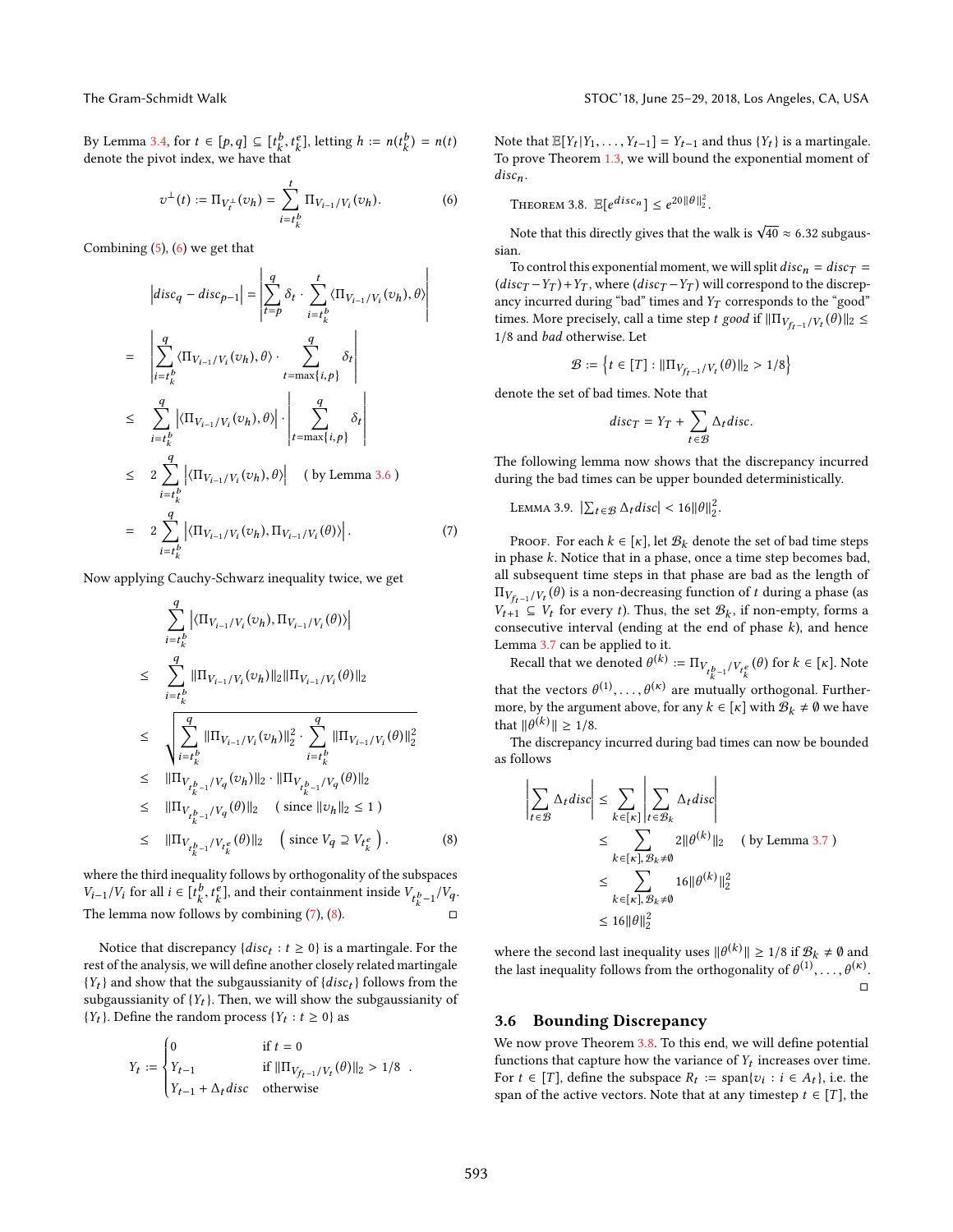discrepancy direction  $v^{\perp}(t) \in R_t/V_t$ . We define two potentials  $\Phi_t^b$ <br>and  $\Phi_t^e$  now If t is good and  $\Phi_t^e$  now. If t is good,

$$
\Phi^b_t:=\|\Pi_{V_t}(\theta)\|^2+(1-x_{t-1}(n(t))^2)\|\Pi_{R_t/V_t}(\theta)\|_2^2
$$

and

If  $t$ 

$$
\Phi_t^e := \|\Pi_{V_t}(\theta)\|^2 + (1 - x_t(n(t))^2) \|\Pi_{R_t/V_t}(\theta)\|_2^2.
$$
 is bad,

and

$$
t^b_t := \|\Pi_{V_t}(\theta)\|^2
$$

$$
\Phi_t^e := \|\Pi_{V_t}(\theta)\|^2.
$$

 $\Phi_t^e := ||\Pi_{V_t}(\theta)||^2.$ <br>Here we think of  $\Phi_t^b$  as the potential at the beginning of time step<br>t and  $\Phi_t^e$  as the potential at the end of time step t. By convention t and  $\Phi_t^e$  as the potential at the end of time step t. By convention, we define  $\Phi_0^e = \Phi_0^b = ||\theta||_2^2$ .

As by Lemma [3.9](#page-6-4) we have deterministic control over the discrepancy incurred during the bad times, our goal is now to control the discrepancy during the good times. Namely, we need to bound the process  $Y_0, Y_1, \ldots, Y_T$ . Here, the main idea is to charge the drop in potential to the increase in discrepancy. To this end, we define the potential weighted discrepancy process  $\{Z_t\}$  for  $t \geq 0$  as

$$
Z_t := Y_t + 4\Phi_t^e.
$$

Note that  $Y_0 = 0$ ,  $Z_0 = 4\Phi_0^e = 4||\theta||_2^2$  and  $Z_t \ge Y_t$  for all  $t \ge 0$ . For  $t \in [T + 1, n]$  we define  $Z_1 := Z_T$ . Our goal is to now show that the  $t \in [T + 1, n]$  we define  $Z_t := Z_T$ . Our goal is to now show that the process  $Z_2 = Z_T$  has a strong "negative" drift process  $Z_0, \ldots, Z_T$  has a strong "negative" drift.

The increments of  $Z_t - Z_{t-1}$  for  $t \in [T]$  can be expressed as follows:

$$
Z_t - Z_{t-1}
$$
  
=  $Y_t - Y_{t-1} + 4(\Phi_t^e - \Phi_{t-1}^e)$   
=  $(Y_t - Y_{t-1} + 4(\Phi_t^e - \Phi_t^h)) + 4(\Phi_t^h - \Phi_{t-1}^e).$  (9)  
We decompose this increment into a "predictable" part over which

we will be able to get stochastic control and a "free" part which we show is always non-positive. The "predictable" part is given by

$$
X_t := Y_t - Y_{t-1} + 4(\Phi_t^e - \Phi_t^b)
$$

which equals

$$
\delta_t \langle \upsilon^\perp(t), \theta \rangle - 4 \big( x_t(n(t)) ^2 - x_{t-1}(n(t))^2 \big) \| \Pi_{R_t / V_t}(\theta) \|_2^2
$$

for  $t$  good and is equal to  $0$  for  $t$  bad. The "free" part is given by

$$
4(\Phi_t^b - \Phi_{t-1}^e).
$$

 $4(\Phi_t^b - \Phi_{t-1}^e).$ <br>The following crucial lemma shows that  $4(\Phi_t^b - \Phi_{t-1}^e)$  indeed gives us a "free dron" in potential us a "free drop" in potential.

<span id="page-7-1"></span>LEMMA 3.10. For all  $t \in [T]$ ,  $\Phi_t^b \leq \Phi_{t-1}^e$ . Hence, the increments  $i s f v Z_t - Z_{t-1} \leq X_t$  for all  $t \in [T]$ . satisfy  $Z_t - Z_{t-1} \leq X_t$  for all  $t \in [T]$ .

PROOF. For  $t = 1$ , the statement is trivial since  $\Phi_0^e = ||\theta||_2^2$  and clearly  $\Phi_t^b \le ||\theta||_2^2$  for all t. Thus, we may assume  $t \ge 2$ . If t is bad, then using  $V_t \subseteq V_{t-1}$  we get  $\Phi_t^b = ||\Pi_{V_t}(\theta)||_2^2 \le ||\Pi_{V_{t-1}}(\theta)||_2^2 \le$ <br> $\Phi_t^e$ . So we may assume from now on that t is good .<br>1  $\Phi_{t-1}^e$ . So, we may assume from now on that t is good.<br>If the time step t is the beginning of a new phase.

If the time step 
$$
t
$$
 is the beginning of a new phase, then

$$
\Phi_t^b = \|\Pi_{V_t}(\theta)\|_2^2 + (1 - x_{t-1}(n(t))^2) \|\Pi_{R_t/V_t}(\theta)\|_2^2
$$
  
\n
$$
\leq \|\Pi_{V_t}(\theta)\|_2^2 + \|\Pi_{R_t/V_t}(\theta)\|_2^2
$$

$$
= \|\Pi_{R_t}(\theta)\|_2^2 \le \|\Pi_{V_{t-1}}(\theta)\|_2^2 \le \Phi_{t-1}^e.
$$

Here the inequality  $\|\Pi_{R_t}(\theta)\|_2 \le \|\Pi_{V_{t-1}}(\theta)\|_2$  follows by our as-<br>sumption that t is the beginning of a new phase and hence  $A_t \subseteq$ sumption that t is the beginning of a new phase and hence  $A_t \subseteq$  $A_{t-1} \setminus \{n(t-1)\}\)$ .e.  $R_t \subseteq V_{t-1}$ .

Lastly, if  $t$  is good and not the beginning of a new phase, then note that  $t - 1$  is also good and that  $n(t) = n(t - 1)$ . Thus

$$
\Phi_t^b = ||\Pi_{V_t}(\theta)||_2^2 + (1 - x_{t-1}(n(t))^2) ||\Pi_{R_t/V_t}(\theta)||_2^2
$$
  
\n
$$
\leq ||\Pi_{V_t}(\theta)||_2^2 + (1 - x_{t-1}(n(t))^2) ||\Pi_{R_{t-1}/V_t}(\theta)||_2^2
$$
  
\n
$$
= ||\Pi_{V_t}(\theta)||_2^2 + (1 - x_{t-1}(n(t))^2).
$$
  
\n
$$
(||\Pi_{V_{t-1}/V_t}(\theta)||_2^2 + ||\Pi_{R_{t-1}/V_{t-1}}(\theta)||_2^2)
$$
  
\n
$$
\leq (||\Pi_{V_t}(\theta)||_2^2 + ||\Pi_{V_{t-1}/V_t}(\theta)||_2^2)
$$
  
\n
$$
+ (1 - x_{t-1}(n(t))^2) ||\Pi_{R_{t-1}/V_{t-1}}(\theta)||_2^2
$$
  
\n
$$
= ||\Pi_{V_{t-1}}(\theta)||_2^2 + (1 - x_{t-1}(n(t))^2) ||\Pi_{R_{t-1}/V_{t-1}}(\theta)||_2^2
$$
  
\n
$$
= \Phi_{t-1}^e
$$

where the second inequality uses $R_t \subseteq R_{t-1}$ . □

We now show the increment bounds  $X_t$  satisfy the negative drift requirements of Lemma [3.2.](#page-3-2)

<span id="page-7-2"></span>LEMMA 3.11. *For* 
$$
t \in [T]
$$
,  $|X_t| \le 1$  *and*  

$$
\mathbb{E}[X_t + X_t^2 | Z_1, \dots, Z_{t-1}] \le 0.
$$

PROOF. Clearly, we may assume that  $t$  is good, since otherwise  $X_t = 0$  and the statement is trivial. For simplicity of notation, let  $\Omega_{t-1}$  denote all the random choices made by the algorithm in the first  $t - 1$  time steps. Note that  $Ω_{t-1}$  determines in particular  $Z_1, \ldots, Z_{t-1}$ . We shorthand  $\mathbb{E}_{t-1}[\cdot] := \mathbb{E}[\cdot | \Omega_{t-1}]$ . Let us further  $\overline{\mathcal{A}} = \{ \overline{v} \mid (t), \theta \}, \overline{\theta}_t = ||\Pi_{R_t/V_t}(\theta)||_2$ , and  $x := x_{t-1}(n(t)).$ <br>With this notation we have that With this notation, we have that

$$
X_t = \delta_t \theta_t - 4\delta_t (\delta_t + 2x) \bar{\theta}_t^2.
$$

Since  $v^{\perp}(t) \in R_t/V_t$ , note that  $|\theta_t| \leq ||v^{\perp}(t)||_2 \bar{\theta}_t \leq \bar{\theta}_t$ . By definition of t being good, we have that  $\bar{\theta}_t < 1/8$ . Since  $x \in [-1, 1]$  and tion of t being good, we have that  $\bar{\theta}_t \leq 1/8$ . Since  $x \in [-1, 1]$  and  $x + \delta_t \in [-1, 1]$ , we deduce the following simple bounds

<span id="page-7-0"></span>
$$
|\delta_t| \le 2,
$$
  
\n
$$
|\delta_t(\delta_t + 2x)| = |(\delta_t + x)^2 - x^2| \le 1,
$$
  
\n
$$
|\delta_t + 2x| = |(\delta_t + x) + x| \le 2.
$$
  
\n(10)

Using the bounds in  $(10)$ , we see that

 $22.2$ 

$$
|X_t| \le |\delta_t| |\theta_t| + 4|\delta_t(\delta_t + 2x)|\bar{\theta}_t^2 \le 2(1/8) + 4(1)(1/8^2) \le 1.
$$

Next, we have that  $\mathbb{E}_{t-1}[X_t] = -4\mathbb{E}_{t-1}[\delta_t^2]\bar{\theta}_t^2$  since  $\mathbb{E}_{t-1}[\delta_t] = 0$ .<br>Let using the inequality  $(a + h)^2 \leq 2a^2 + 2h^2$  we get that Lastly, using the inequality  $(a + b)^2 \le 2a^2 + 2b^2$ , we get that

$$
X_t^2 \le 2\delta_t^2 \theta_t^2 + 2(16)\delta_t^2 (\delta_t + 2x)^2 \overline{\theta}_t^4
$$
  

$$
\le 2\delta_t^2 \overline{\theta}_t^2 + 2(16)\delta_t^2 (4)(1/8)^2 \overline{\theta}_t^2 = 4\delta_t^2 \overline{\theta}_t^2.
$$

Thus Et−1[<sup>X</sup> 2 ] <sup>≤</sup> <sup>4</sup>Et−1[<sup>δ</sup> 2 ] ¯2 and hence Et−1[Xt <sup>+</sup> <sup>X</sup> 2 ] ≤ 0.  $\Delta s$   $Z_1, \ldots, Z_{t-1}$  are determined by  $\Omega_{t-1}$ , this implies that  $\mathbb{E}[X_t + X^2]$   $Z_t - X_{t-1}$  are determined by  $\Omega_{t-1}$ , this implies that  $\mathbb{E}[X_t + X^2]$  $Z_t^2$ [Z<sub>1</sub>, . . . , Z<sub>t−1</sub>] ≤ 0, as needed. □

We now prove the main moment bound.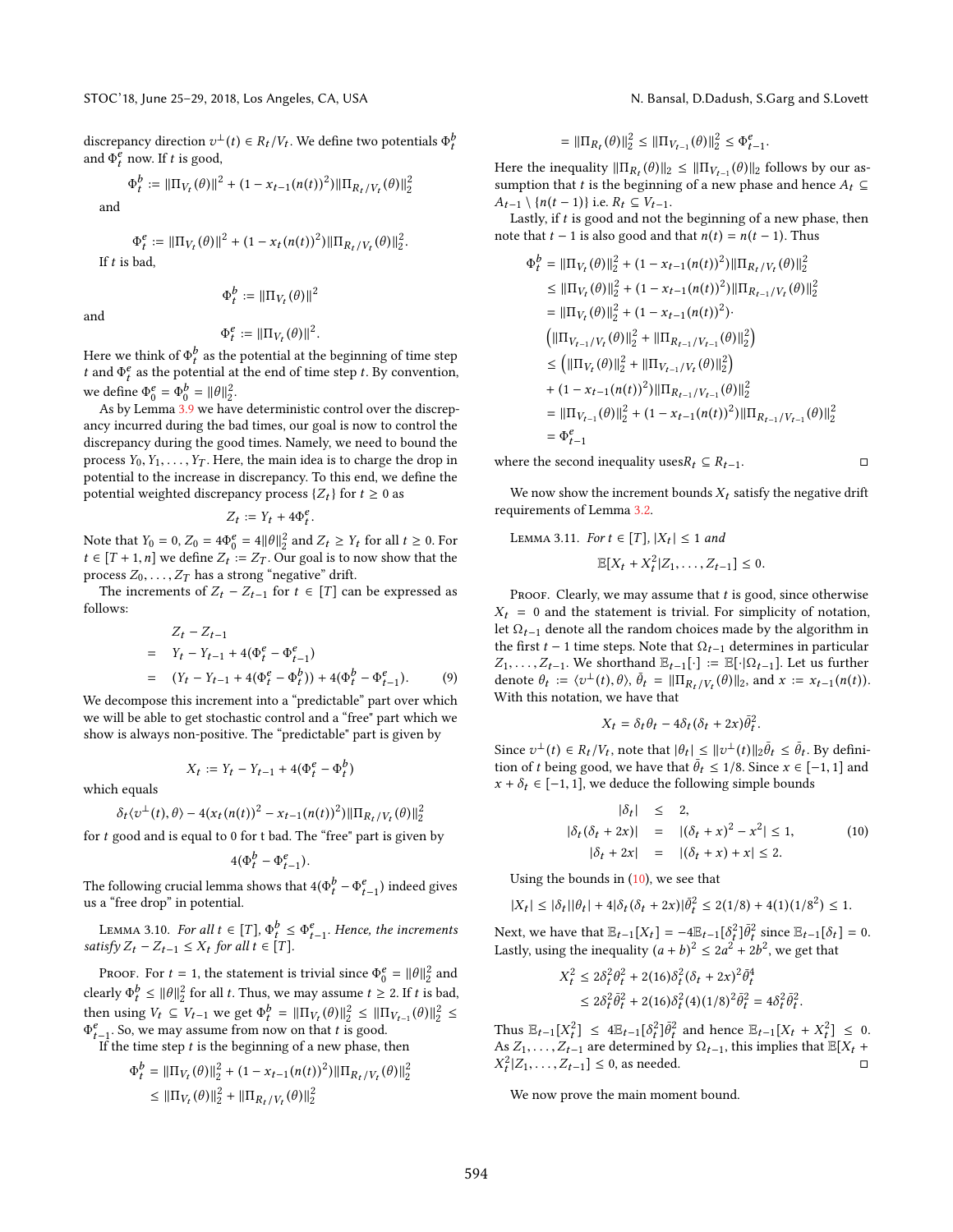Proof of THEOREM [3.8.](#page-6-3) To begin we see that f de engelskap fan de engelske kom

$$
\mathbb{E}\left[e^{disc_n}\right] \leq \mathbb{E}\left[e^{Y_T + |\sum_{t \in \mathcal{B}} \Delta_t disc|}\right]
$$
  
\n
$$
\leq \mathbb{E}\left[e^{Y_T + 16\|\theta\|_2^2}\right] \quad \text{(by Lemma 3.9)}
$$
  
\n
$$
\leq \mathbb{E}\left[e^{Z_n}\right]e^{16\|\theta\|_2^2} \quad \text{(as } Y_T \leq Z_T = Z_n \text{ ).}
$$

Recall that  $Z_0 = 4||\theta||_2^2$ . Furthermore, by Lemma [3.10](#page-7-1) we have  $Z_1 = Z_2$ ,  $\leq X_1$  by Lemma 3.11 we have  $|X_2| \leq 1$  and  $Z_t - Z_{t-1} \leq X_t$ , by Lemma [3.11](#page-7-2) we have  $|X_t| \leq 1$  and  $\sum_{r=1}^{\infty} |X_r| \leq 2$  for all  $t \in [T]$  and for t  $\mathbb{E}\left[X_t + X_t^2 | Z_1, \ldots, Z_{t-1}\right] \leq 0$  for all  $t \in [T]$ , and for  $t \in [T + 1, n]$ <br>we have  $Z = Z_0 = 0$  by definition. Therefore, applying Lamma 2.2 we have  $Z_t - Z_{t-1} = 0$  by definition. Therefore, applying Lemma [3.2](#page-3-2) gives that f g

$$
\mathbb{E}\left[e^{Z_n}\right] \leq e^{Z_0} = e^{4\|\theta\|_2^2}.
$$

 $\mathbb{E}\left[e^{Z_n}\right] \leq e^{Z_0} = e^{4||\theta||_2^2}.$  Thus, combining everything together, we get E  $e^{disc_n}$   $\leq \mathbb{E}\left[e^{Z_n}\right]e^{16\|\theta\|_2^2} \leq e^{20\|\theta\|_2^2}$  as needed.  $\square$ 

## <span id="page-8-0"></span>4 APPLICATIONS

In this section, we list some applications of our main result.

## 4.1  $\ell_p$  Variant of Komlós Problem

Corollary [1.4](#page-2-4) (restated). There is an efficient randomized algorithm which given an  $m \times n$  matrix A having all columns of  $\ell_2$  norm at most one and  $p \in [1, \infty)$ , finds a coloring  $x \in \{-1, 1\}^n$  with expected  $f_1$  discrepancy  $O(\sqrt{n})$  $\ell_p$  discrepancy  $O(\sqrt{p}).$ 

PROOF. Let  $Y = Ax$ . By Theorem [1.3,](#page-2-0) we get that Y is a  $\sigma$ subgaussian random vector and hence each component of Y is a σ-subgaussian random variable. Letting  $Y_i$  denote the  $i^{th}$  compo-<br>nent of  $Y$ , we get nent of Y, we get

$$
\mathbb{E}[||Y||_p^p] = \sum_{i=1}^m \mathbb{E}[|Y_i|^p] \leq mC^p p^{p/2}
$$

for a constant  $C = C(\sigma)$  depending only on  $\sigma$ . The inequality above follows from the standard fact that the  $p^{th}$  moment of an  $O(1)$ -<br>subsquesion random variable is at most  $CP^{p}/2$  (see a.g.  $[Var10]$ ) subgaussian random variable is at most  $C^p p^{p/2}$  (see e.g. [\[Ver10\]](#page-10-35)).  $\Box$ 

### 4.2 Discrepancy Relative to  $y_2$ -norm

Corollary [1.5](#page-2-5) (restated). There exists an efficient randomized algorithm that, given any  $m \times n$  matrix A and  $J \subseteq [n]$ , returns a coloring  $x : J \rightarrow \{-1, 1\}$  such that with constant probability,

$$
||A_{|J}x||_{\infty} = O(\gamma_2(A)\sqrt{\log m}).
$$

PROOF. It was shown in [\[MNT14\]](#page-10-21) that for any matrix  $A$ , there exists an efficiently computable quantity  $\gamma_2(A)$  such that

$$
\Omega(\gamma_2(A)/\log m) \le \text{herdisc}(A) \le O(\gamma_2(A)\sqrt{\log m}).
$$

The upper bound above was proved using Theorem [1.1](#page-1-0) (roughly) as follows: given any set  $J \subseteq [n]$ , factorize the matrix  $A_{|J}$  as  $A_{|J} = BC$ where every row of B has  $\ell_2$  norm at most  $\gamma_2(A)$  and every column of C has  $\ell_2$  norm at most one. Such a factorization exists and can be computed by solving an appropriate semidefinite program. We refer the reader to [\[MNT14\]](#page-10-21) for more details.

Then using the matrix  $B$ , a convex body  $K$  is defined as follows:

$$
K = \{y \in \mathbb{R}^m : ||By||_{\infty} \le c\gamma_2(A)\sqrt{\log m}\}.
$$

For c a large enough constant,  $\gamma_m(K) \geq 1/2$ . This follows by standard Gaussian tail bounds and union bound. Now finding a coloring  $x \in \{-1, 1\}^n$  of the columns of  $A|_J$  such that the  $\ell_{\infty}$  norm of  $A|_J = PC$  is  $O(u, (A)$ . Learn) is conjugated to finding a solar of  $A|_{J}x = BCx$  is  $O(y_2(A)\sqrt{\log m})$  is equivalent to finding a color-<br>ing x of the column vectors of C such that Cx lies in K, As C has ing  $x$  of the column vectors of  $C$  such that  $Cx$  lies in  $K$ . As  $C$  has all columns of length at most one, by Theorem [1.1](#page-1-0) there exists a coloring x such that the discrepancy of A|J is  $O(y_2(A)\sqrt{\log m})$ .<br>Now Theorem 1.3 (with Theorem 1.2) directly gives an effici-

Now Theorem [1.3](#page-2-0) (with Theorem [1.2\)](#page-1-1) directly gives an efficient algorithm to find such a coloring.  $□$ 

### 4.3 A Generalization of Banaszczyk's Result

In this subsection we prove the following generalization of Banaszczyk's result. The proof follows along similar lines as the proof of [\[LSV86\]](#page-10-36) showing that linear discrepancy is at most twice the hereditary discrepancy.

**Theorem [1.6](#page-2-2) (restated).** Let  $S_1, S_2, \ldots, S_n$  be sets such that for each  $i \in [n]$ ,  $S_i \subseteq \mathbb{B}_i^m$  and 0 lies in the convex hull of  $S_i$ . Then for any<br>convex hody K with  $\chi$  (K) > 1/2 there exist vectors  $v_i \in S$ ; such convex body K with  $\gamma_m(K) \geq 1/2$ , there exist vectors  $v_i \in S_i$  such that  $\sum_{i=1}^{n} v_i \in cK$ , where  $c > 0$  is an absolute constant. Moreover, there is an efficient electric to find these vectors that  $\sum_{i=1}^{\infty} v_i \in cK$ , where  $c > 0$  is an absolute co<br>there is an efficient algorithm to find these vectors.

PROOF. For technical reasons, we give the proof for the case when  $\gamma_m(K) \geq 1/2 + \epsilon$  for some  $\epsilon > 0$ . The running time of the algorithm will be proportional to  $log(1/\epsilon)$ . The general case, for instance when  $\gamma_m(K) = 1/2$ , is slightly more complicated but can be handled by combining our proof with the techniques in [\[DGLN16\]](#page-10-26). We provide a sketch of how to do this towards the end of the proof.

For each  $i \in [n]$ , as 0 lies in the convex hull of  $S_i$ , there exist at net  $m + 1$  vectors in  $S_i$  and a convex combination of them that most  $m + 1$  vectors in  $S_i$  and a convex combination of them that equals 0. That is, there exist  $m+1$  vectors  $v_{i,j} \in S_i$  and real numbers  $x_{i,j} \geq 0$  such that

$$
\forall i \in [n]: \quad \sum_{j=1}^{m+1} x_{i,j} = 1 \quad \text{and} \quad \sum_{j=1}^{m+1} x_{i,j} v_{i,j} = 0. \quad (11)
$$

Our goal will be to round each collection  $\{x_{i,j} : j \in [m+1]\}$  such that exactly one of them is 1 and the rest are 0, without incurring that exactly one of them is 1 and the rest are 0, without incurring too much discrepancy.

Assume for now that each of  $x_{i,j}$  can be expressed using at most k digits in binary, for some finite k; that is,  $x_{i,j} \in 2^{-k}\mathbb{Z}$  for all *i*, *j*.<br>We will see later how to get rid of this assumption. The main step We will see later how to get rid of this assumption. The main step will to be to reduce k to  $k - 1$  by rounding the k-th bits in each  $x_{i,j}$ either up or down, in such a way that discrepancy stays bounded. Then, we will repeat this operation until we obtain  $k = 0$ , which means that  $x_{i,j} \in \{0, 1\}$ . We will maintain the property that  $x_{i,j} \geq 0$ and that  $\sum_j x_{i,j} = 1$  for all i, which then implies that there exists  $i_i \in [m+1]$  for each i such that  $x_{i+1} = 1$  and  $x_{i+1} = 0$  if  $i \neq i$ . The  $j_i \in [m+1]$  for each *i* such that  $x_{i,j_i} = 1$  and  $x_{i,j} = 0$  if  $j \neq j_i$ . The claim will follow by choosing  $x_{i,j} \in S$ . claim will follow by choosing  $v_{i,j_i} \in S_i$ .

Setting notation, let  $x_{i,j}^{(k)} = x_{i,j}$ . Assume that we already computed for  $\ell \in [k]$  a choice of  $x_{i,j}^{(\ell)} \in 2^{-\ell} \mathbb{Z}$  that satisfies  $\sum_j x_{i,j}^{(\ell)} = 1$ for all  $i \in [n]$ . If  $x_{i,j}^{(\ell)} \in \{0,1\}$  for all *j* then there is nothing more  $\ddot{\phantom{a}}$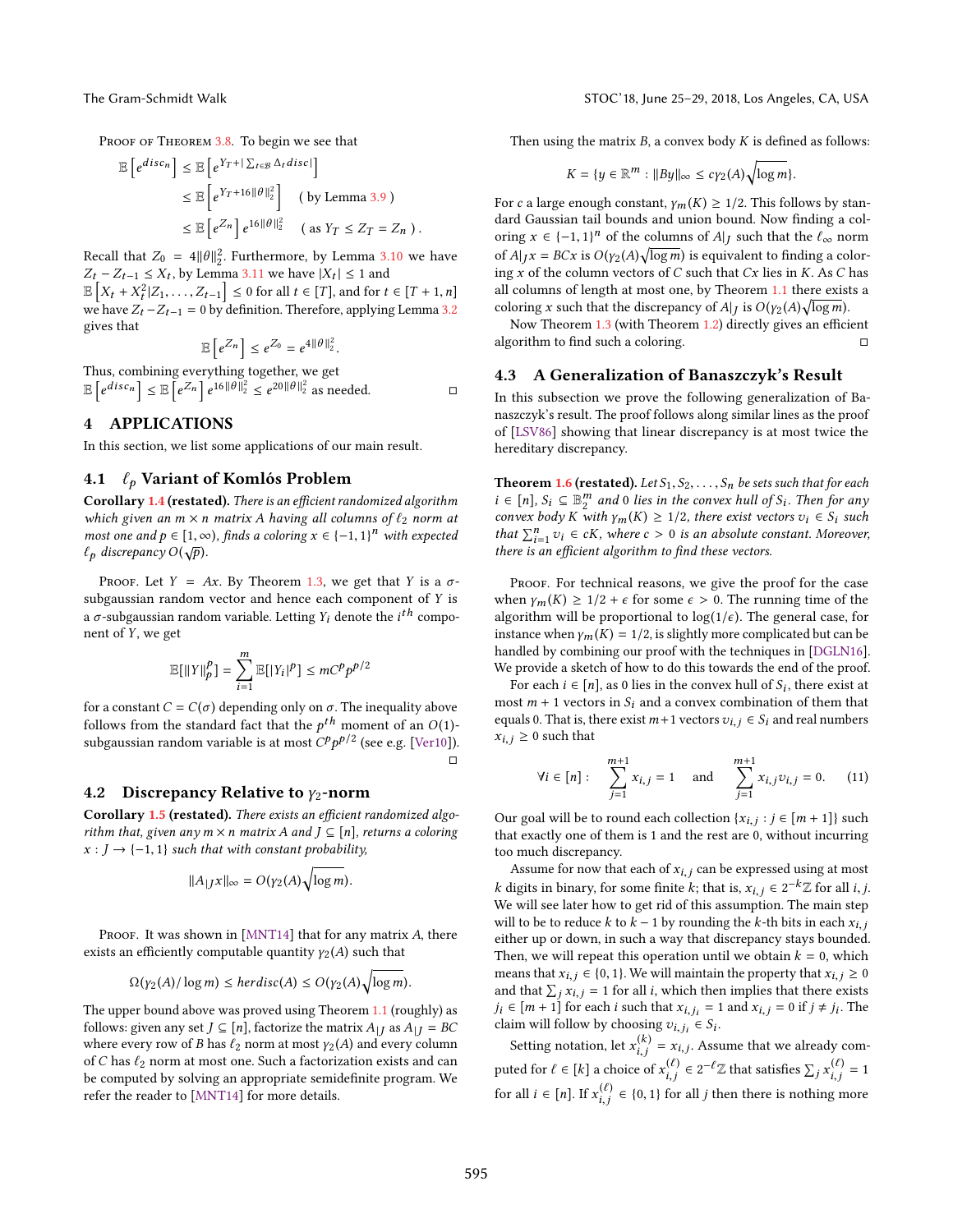$\ddot{\phantom{a}}$ 

to do. Otherwise, let  $x_{i,j}^{(\ell)} = 0.b_{i,j,1}^{(\ell)}b_{i,j,2}^{(\ell)} \dots b_{i,j,\ell}^{(\ell)}$  be the binary expansion of  $x_{i,j}^{(\ell)} < 1$ . Let  $A^{(\ell)} = \{(i,j) \in [n] \times [m+1] : b_{i,j,\ell}^{(\ell)} = 1\}$ <br>be the indices where the  $\ell$ -th bit of  $x_i :$  is 1. We will construct a be the indices where the  $\ell$ -th bit of  $x_{i,j}$  is 1. We will construct a solution  $u(\ell)$ ,  $u(\ell)$  is  $(1, 1)$  which sotiation coloring  $\chi^{(\ell)} : A^{(\ell)} \to \{-1, 1\}$  which satisfies

<span id="page-9-0"></span>
$$
\sum_{(i,j)\in A^{(\ell)}} \chi^{(\ell)}(i,j)v_{i,j} \in cK \quad \text{, and}
$$
\n
$$
\forall i \in [n], \sum_{j:(i,j)\in A^{(\ell)}} \chi^{(\ell)}(i,j) = 0 \tag{12}
$$

for some absolute constant  $c > 0$ . Given such a coloring  $\chi^{(\ell)}$ , we compute the value of  $x_{i,j}^{(\ell-1)}$  as follows:

$$
x_{i,j}^{(\ell-1)} = \begin{cases} x_{i,j}^{(\ell)} & \text{if } b_{i,j,\ell}^{(\ell)} = 0 \\ x_{i,j}^{(\ell)} + 2^{-\ell} & \text{if } b_{i,j,\ell}^{(\ell)} = 1 \text{ and } \chi^{(\ell)}(i,j) = 1 \\ x_{i,j}^{(\ell)} - 2^{-\ell} & \text{if } b_{i,j,\ell}^{(\ell)} = 1 \text{ and } \chi^{(\ell)}(i,j) = -1 \end{cases}.
$$

Observe that this operation zeros the  $\ell$ -th bit of all  $x_{i,j}^{(\ell)}$ , namely  $\begin{aligned} (\ell^{-1}) \in 2^{-(\ell-1)}\mathbb{Z}; \text{ it maintains the property that for all } i \in [n],\\ (\ell^{-1}) \in \text{I}(\ell^{-1}) \end{aligned}$  $\sum_j x_{i,j}^{(\ell-1)} = 1$  and  $x_{i,j}^{(\ell-1)} \ge 0$ ; and it satisfies that  $\ddot{\phantom{a}}$  $\sum$  $x_{i,j}^{(\ell-1)} - x_{i,j}^{(\ell)}$  $\bigg\}v_{i,j}\in 2^{-\ell}cK.$ 

Thus, repeating this rounding operation for  $\ell = k, k - 1, ..., 1$  will<br>result in a choice of  $x : \xi \neq 0, 1$  that satisfy  $\Sigma, x : \xi = 1$  and result in a choice of  $x_{i,j} \in \{0, 1\}$  that satisfy  $\sum_j x_{i,j} = 1$  and

$$
\sum_{i,j} x_{i,j} v_{i,j} \in cK.
$$

That is, there is a choice of  $j_i \in [m+1]$  for all  $i \in [n]$  such that  $\sum_{i=1}^n j_i \in C_K$  as claimed  $\sum_{i,j} v_{i,j_i} \in cK$ , as claimed.<br>It remains to show how

It remains to show how to find a coloring satisfying  $(12)$ . Let  $S_i$  when we round the  $\ell$ -th bits. We claim that  $|A_i^{(\ell)}|$  must be even.  $\mathbf{A}^{(l)}$  = {j : (i, j)  $\in$  A<sup>(l)</sup>} be the elements being colored in the set This is since for every  $i \in [n]$ , the number of elements  $x_{i,j}^{(\ell)}$  for which  $b_{i,j,\ell}^{(\ell)} = 1$  must be even, as  $\sum x_{i,j}^{(\ell)} = 1$ . We will pair up the elements of  $A_i^{(\ell)}$  in an arbitrary way, and only consider colorings  $^{(\ell)}$  which give opposite colors to elements in each pair. In such a way, such a coloring automatically satisfies that  $\sum_j \chi^{(\ell)}(i,j) = 0$ <br>for all  $i \in [n]$ for all  $i \in [n]$ .

For simplicity of notation, denote the vectors  $\{v_{i,j} : j \in A_i^{(\ell)}\}$  by  $\{u_{i,1}, \ldots, u_{i,2q_i}\}$  for some integer  $q_i = |A_i^{(\ell)}|/2$ . Define new vectors  $w_{i,j} = (u_{i,2j-1} - u_{i,2j})/2$  for  $j \in [q_i]$ . Observe that  $||w_{i,j}||_2 \le 1$ . Apply Theorem [1.1](#page-1-0) to the vectors  $w_{i,j}$  and the convex body K. This gives a coloring  $\chi'(i, j)$  for each vector  $w_{i,j}$  such that

$$
\sum_{i,j} \chi'(i,j) w_{i,j} \in cK.
$$

We now define the coloring  $\chi^{(\ell)}$  to give the color  $\chi'(i, j)$  to  $u_{i, 2j-1}$ <br>and the color  $-\chi'(i, j)$  to  $u_{i, 2j}$ . Clearly this satisfies both the condition and the color  $-\chi'(i, j)$  to  $u_{i, 2j}$ . Clearly this satisfies both the conditions in (12) with constant 2c tions in  $(12)$  with constant 2c.

We will now show that we can assume the binary expansion to be finite. Concretely, we will show that a preliminary rounding procedure can allow us to assume that  $k \leq \log(2mn/\epsilon)$ . This is since by truncating each  $x_{i,j}$  after  $\log(2mn/\epsilon)$  bits, the sum  $\sum_{i,j} x_{i,j} v_{i,j}$ changes by at most

$$
\sum_{i,j} \frac{1}{2^{\log(2mn/\epsilon)}} v_{i,j} \in \epsilon \mathbb{B}_2^m \subseteq K
$$

 $\ddot{\phantom{a}}$ and thus increases the final value of  $c$  by at most 1. The last containment follows by our assumption that  $\gamma_m(K) \geq 1/2 + \epsilon$ , and thus  $K$  must contain a Euclidean ball of radius  $r$  which satisfies  $\gamma_1([0,r]) \leq \epsilon$ . Clearly this is true for  $r = \epsilon$ .

We mention briefly now on how to tackle the case when  $\gamma_m(K)$  <  $1/2 + \epsilon$ . This proceeds along similar lines as Theorem 40 from [\[DGLN16\]](#page-10-26). The main idea is that we can find a point  $p$  such that

$$
p \in K \cap \left(\sum_i conv(S_i)\right)
$$

where  $S_i$  denotes the convex hull of  $S_i$  and the summation operator<br>used is Minkowski addition. We then instead solve a new problem used is Minkowski addition. We then instead solve a new problem on the instance given by convex body  $K' := \alpha(K - p)$  and sets  $S'_i$ <br>such that  $\sum_{i} \cos(\alpha(\sum_{i} \cos(\alpha(i-1)-n))$  for some constant scalsuch that  $\sum_i conv(S_i') = \alpha(\sum_i conv(S_i) - p)$  for some constant scal-<br>ing factor  $\alpha > 0$ . A solution of our original problem is recoverable ing factor  $\alpha > 0$ . A solution of our original problem is recoverable<br>from a solution of this A and  $\alpha$  moreover satisfy the property that from a solution of this.  $p$  and  $\alpha$  moreover satisfy the property that  $\sum_{k=1}^{n}$  $(2) \ge 1/2 + \epsilon$ , and we already know how to solve this case.  $\Box$ 

## 5 CONCLUSION AND OPEN QUESTIONS

We gave efficient algorithms for several problems to find colorings with discrepancy bounds similar to those achievable using Banaszczyk's result, Theorem [1.1.](#page-1-0) However there are still some problems that use Banaszczyk's techniques in a non-trivial iterative way, for which we are unable to obtain an efficient algorithm.

One such problem is the Tusnady's problem about the discrepancy of axis-parallel boxes in  $\mathbb{R}^d$ . [\[Nik17\]](#page-10-24) used Banaszczyk's technique to prove that the discrepancy is  $O_d(\log^{d-1/2} n)$ , where  $O_d$ <br>hides factors depending only on d. Our techniques do not seem hides factors depending only on d. Our techniques do not seem to<br>analy have and the heat lineur algorithmic hourd is  $Q_1(\text{log}^d x)$ apply here and the best known algorithmic bound is  $O_d(\log^d n)$ <br>[BC17] [\[BG17\]](#page-10-28).

Another such problem is the Steinitz problem in the  $\ell_2$  norm. Here we are given *n* vectors  $v_1, \ldots, v_n \in \mathbb{B}_2^m$  such that  $\sum_i v_i = 0$ , and the socialists find a rearrangement of these vectors such that the and the goal is to find a rearrangement of these vectors such that the  $\ell_2$  norm of the sum of vectors in any prefix along the rearrangement is small. That is, we want to find a permutation  $\pi : [n] \rightarrow [n]$  to minimize  $\overline{\mathbf{u}}$  $\overline{1}$ 

$$
\max_{k=1,\ldots,n}\left\|\sum_{i=1}^k v_{\pi(i)}\right\|_2.
$$

Banaszczyk in [\[Ban12\]](#page-10-23), using techniques from [\[Ban98\]](#page-10-20), showed that there exists a permutation for which the above expression is at  $\sqrt{\frac{1}{n}}$ most  $O(\sqrt{m} + \sqrt{\log n})$ , whereas the best known algorithmic bound<br>is  $O(\sqrt{\log \log n})$ .  $[BC17]$ is  $O(\sqrt{m \log n})$  [\[BG17\]](#page-10-28).

### ACKNOWLEDGMENTS

The authors would like to thank Aleksandar Nikolov for innumerable discussions related to the topic of this paper. N.B. and S.L. would like to thank the Dagstuhl seminar "Computational Complexity of Discrete Problems" where this work was initiated.

Nikhil Bansal is supported by a NWO Vidi grant 639.022.211 and an ERC consolidator grant 617951, Daniel Dadush is supported